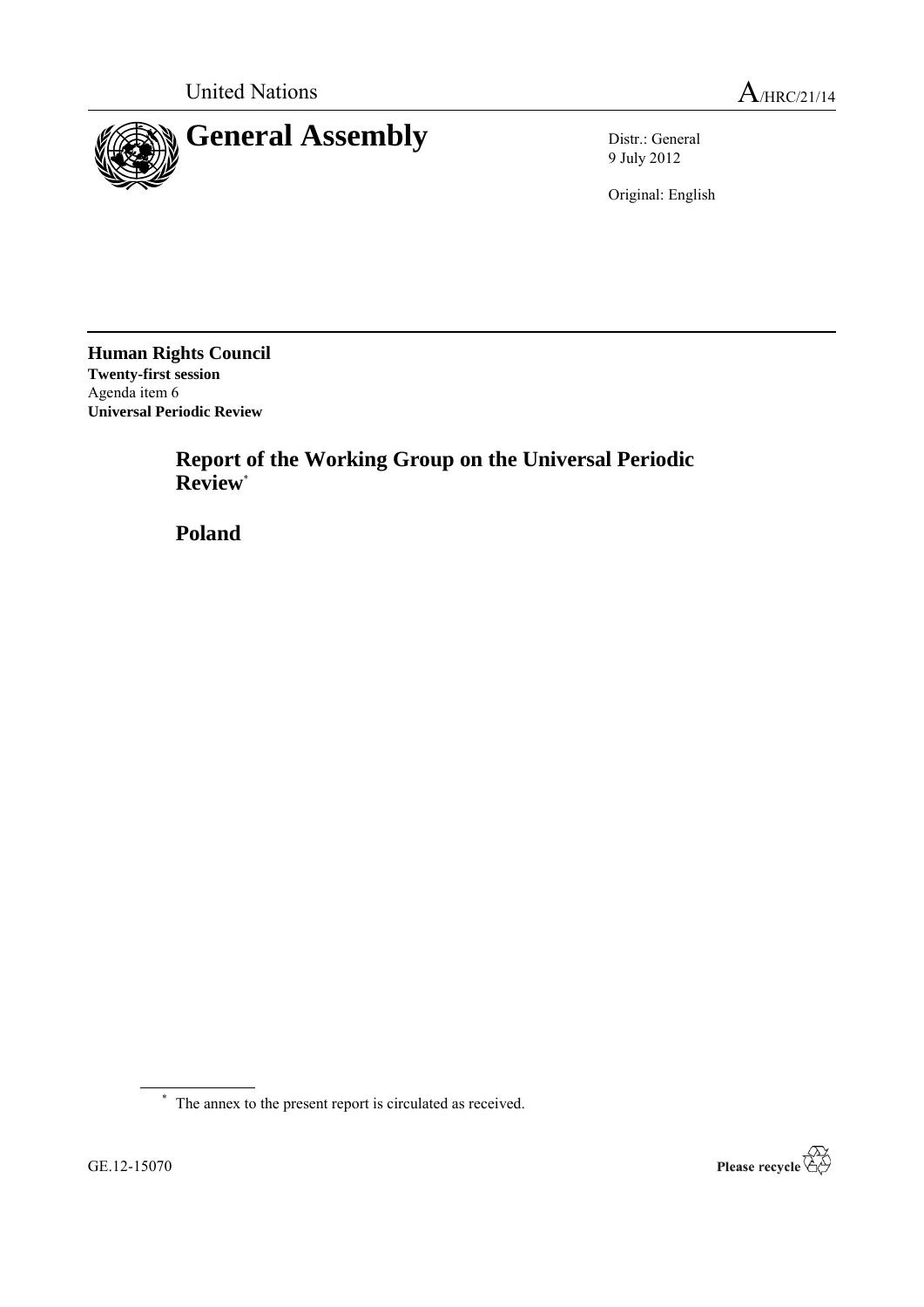### **A/HRC/21/14**

# Contents

|       |    | Paragraphs | Page         |
|-------|----|------------|--------------|
|       |    | $1 - 4$    | 3            |
|       |    | $5 - 89$   | 3            |
|       | A. | $5 - 22$   | $\mathbf{3}$ |
|       | B. | $23 - 89$  | 5            |
| П     |    | $90 - 91$  | 13           |
| Annex |    |            |              |
|       |    |            | 22           |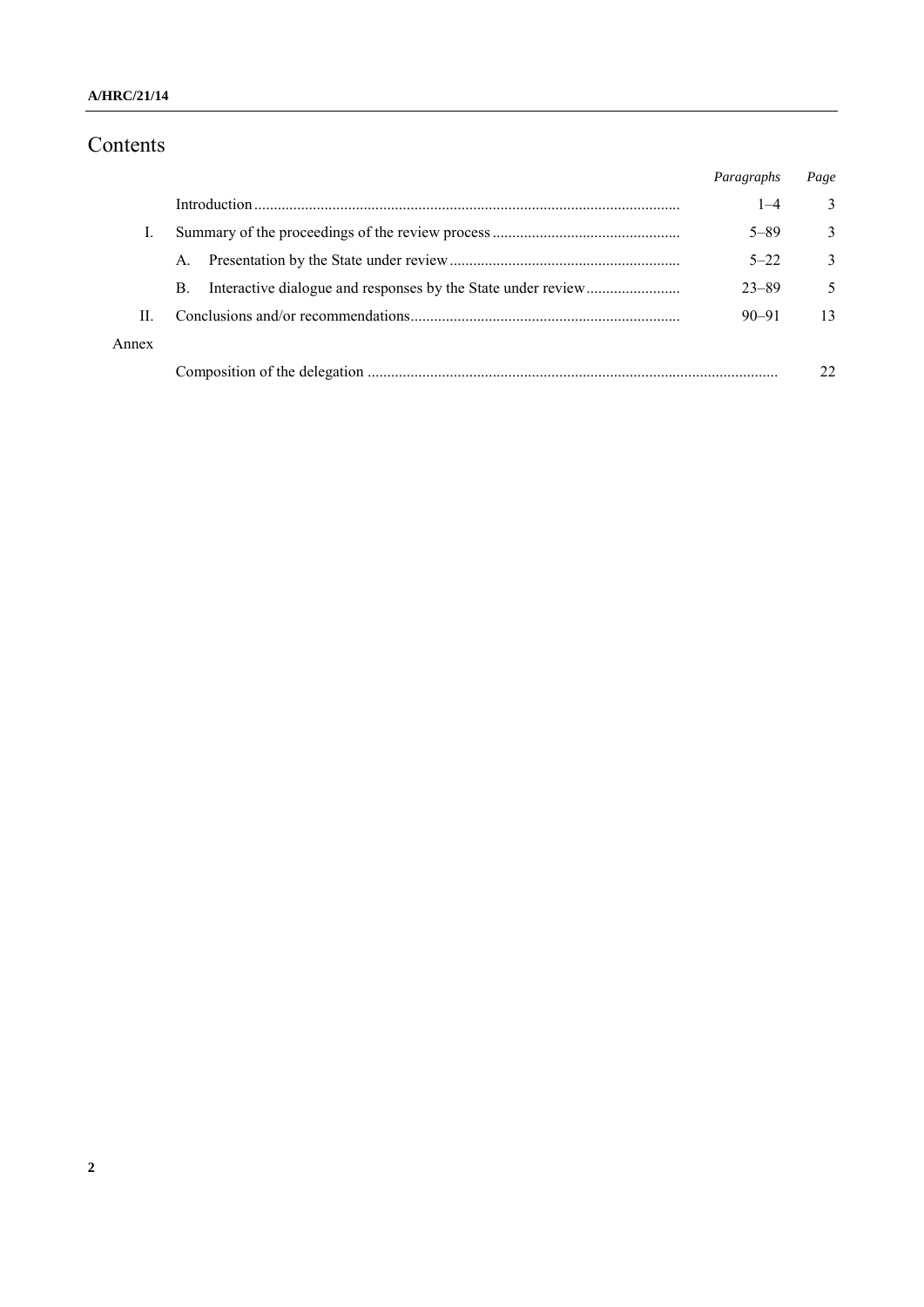# **Introduction**

1. The Working Group on the Universal Periodic Review, established in accordance with Human Rights Council resolution 5/1 of 18 June 2007, held its thirteenth session from 21 May to 4 June 2012. The review of Poland was held at the 14th meeting, on 30 May 2012. The delegation of Poland was headed by Grażyna Bernatowicz, Under Secretary of State at the Ministry of Foreign Affairs of Poland. At its 18th meeting held on 4 June 2012, the Working Group adopted the report on Poland.

2. On 3 May 2012, the Human Rights Council selected the following group of rapporteurs (troika) to facilitate the review of Poland: Belgium, India and Libya.

3. In accordance with paragraph 15 of the annex to Council resolution 5/1 and paragraph 5 of the annex to resolution  $16/21$ , the following documents were issued for the review of Poland:

(a) A national report submitted and a written presentation made in accordance with paragraph 15 (a) (A/HRC/WG.6/13/POL/1);

A compilation prepared by the Office of the United Nations High Commissioner for Human Rights (OHCHR) in accordance with paragraph 15 (b) (A/HRC/WG.6/13/POL/2);

(c) A summary prepared by OHCHR in accordance with paragraph 15 (c) (A/HRC/WG.6/13/POL/3).

4. A list of questions prepared in advance by Belarus, Norway, Slovenia, Sweden and the United Kingdom of Great Britain and Northern Ireland was transmitted to Poland through the troika. These questions are available on the extranet of the universal periodic review (UPR).

## **I. Summary of the proceedings of the review process**

#### **A. Presentation by the State under review**

5. The head of the delegation introduced the national report, highlighting that Poland had engaged in a wide-range consultation process in preparation of the report.

6. The delegation noted that over the last four years, Poland had made progress towards adopting further international human rights instruments. The process of ratification of the Convention on the Rights of Persons with Disabilities (CRPD) was well advanced and will be finished by the end of 2012. Furthermore, the legislative works were ongoing, so that Poland could sign the United Nations International Convention for the Protection of All Persons from Enforced Disappearance in 2012. The delegation further indicated that Poland will withdraw the reservations to the Convention on the Rights of the Child.

7. The delegation reaffirmed Poland's commitment to cooperating with the Human Rights Council and all its mechanisms. Poland values the work of the special procedures and therefore, in 2001, had issued a standing invitation to all mandate holders to visit the country. Since its first review, three special rapporteurs had visited the country.

8. Within Poland's human rights agenda, the rights of members of the most vulnerable groups, including women, children and persons with disabilities, had been given the most attention.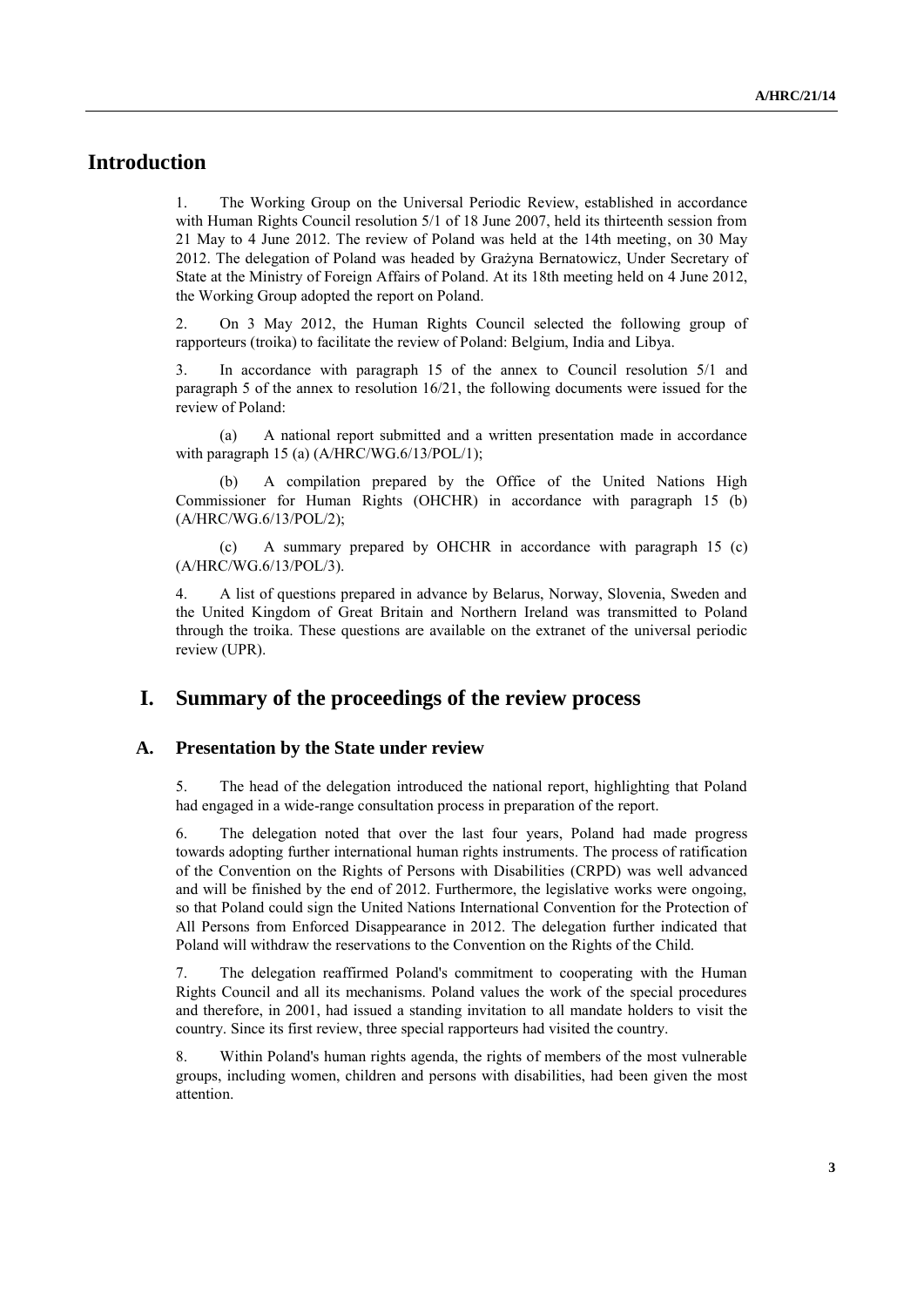9. With regard to children's rights, the delegation noted the amendment to the Counteracting Domestic Violence Act, adopted in 2010, which completely banned corporal punishment administered by persons who exercise parental authority or act as guardians or care for minors.

10. In order to promote women's participation in public life, a quota system had been introduced in the electoral law. To further promote gender equality and to improve the work-family life balance, the Labour Code was amended in 2010 to enable fathers, including adoptive fathers, to take paternity leave.

Regarding the rights of persons with disabilities, legal regulations that enable their full participation in public and social life, including in democratic processes, were passed.

12. In order to address the challenges, including those reflected in the recommendations received from international monitoring bodies, Poland had put particular emphasis on the improvement of the conditions in prison and detention centres; the decrease in length of court proceedings and pretrial detentions; human rights training for law enforcement officials; the fight of discrimination against minorities and the promotion of gender equality.

13. The delegation thanked countries that had submitted advanced questions and gave answers to some of them.

14. On the question made by the United Kingdom of Great Britain and Northern Ireland regarding activities to promote equality and inclusion of members of underprivileged groups, including persons with disabilities and lesbian, gay, bisexual and transsexual (LGBT) community, Poland had been preparing a National Action Plan for Equal Treatment for the years 2012–2017, which includes measures to counteract intolerance. Since 2011, a project to counteract discrimination on all grounds at all levels of the Government administration, and which includes training to public servants and public campaigns had been implemented. Poland had been preparing a series of trainings for media representatives, co-financed by the European Union. It had also engaged in a Council of Europe project "Fighting discrimination based on sexual orientation and gender identity", to be implemented in 2013.

15. Regarding Slovenia's question on the results of programmes to encourage participation of women in the labour market, Poland gave priority to actions aimed at providing equal opportunities to men and women, in particular to women belonging to underprivileged groups. Programmes supporting women's entrepreneurship, facilitating work-family balance and promoting active fatherhood were cited.

16. Responding to questions made by Sweden and the United Kingdom, on measures to ensure that the legal protection of children was commonly known and to tackle domestic violence, the delegation noted that the greatest importance was attached to the protection of victims, especially children, and to the change of behaviours of perpetrators of violence trough information campaigns and corrective and educational programmes. Under the amendment to the Act on Countering Domestic Violence of 2010, that introduced the ban on the use of corporal punishment of children, the Ombudsman for Children's Rights was obliged to submit to the Parliament a report on the results of the implementation of the Act. The year 2012 was the Year of Janusz Korczak – Polish pre-war promoter of raising children without violence.

17. With regard to Norway's question on measures to review the 1984 Press Law, to attune it to the new media reality, the Ministry of Culture and National Heritage had been working on a project to amend the Law, which included a number of postulates put forward by journalists.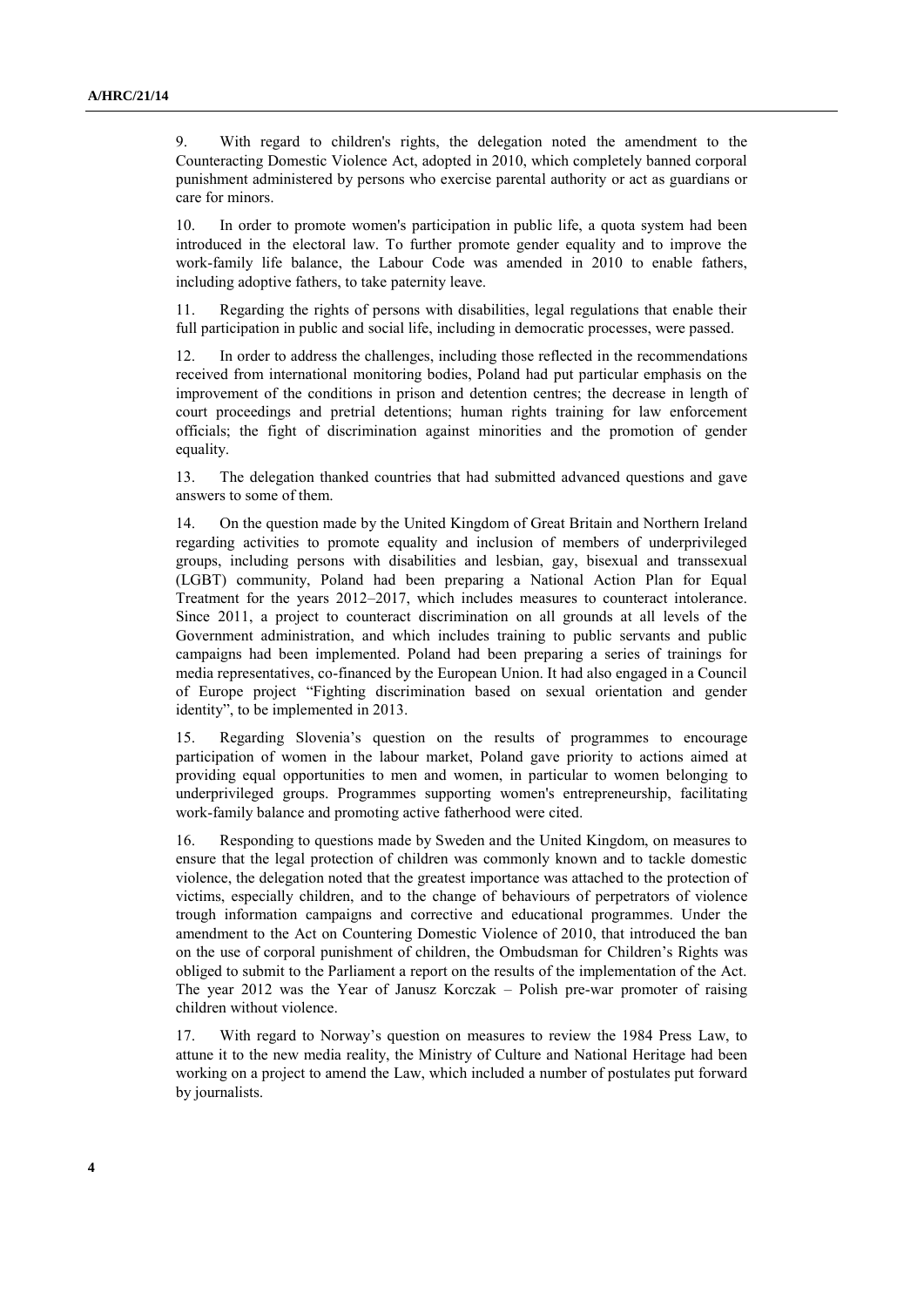18. Regarding human rights training for the police and their evaluation, an issue raised by Slovenia, the delegation indicated that even though the exact direct effects of those trainings had not been measured, indirectly, they were reflected in the rate of public trust towards the police which had reached 70 per cent.

19. On steps taken to counteract extensive pretrial detentions and overcrowding of prisons, an issue raised by the United Kingdom, the number of imprisoned had been constantly dropping, down to 95 per cent of the capacities available , achieved partly as a result of a wider application of alternative punishment and the use of electronic surveillance systems.

20. Regarding Norway's question on measures taken to review article 212 of the Polish Penal Code that criminalizes libel and slander, penal sanctions had already been reduced in June 2010.

21. Norway, Sweden and Slovenia asked about women's enjoyment of their sexual and reproductive rights. In recent years Poland had introduced a new right of the patient; the right to object to the doctor's opinion or judgment, if it affected the patient's rights or obligations. The Penal Code did not envisage any sanctions for women who had undergone an illegal abortion. Women, who had illegally terminated pregnancy, were offered medical and psychological help.

22. Norway asked about measures taken in order to ratify Protocol 12 to the European Convention for the Protection of Human Rights and Fundamental Freedoms (ECHR) on Discrimination. The Constitution in its article 32 stipulated that all persons were equal before the law and had the right to equal treatment by public authorities. As a result, no one can be discriminated against in political, social or economic life. More time was necessary for Poland to proceed with inter-ministerial consultations to conclude whether Poland can accede to Protocol 12.

### **B. Interactive dialogue and responses by the State under review**

23. During the interactive dialogue, 45 delegations made statements. Recommendations made during the dialogue are to be found in section II of the present report.

24. Malaysia remained concerned at the increased incidents of racial violence, abuse and discrimination against minority groups and the lack of attention given to investigating and prosecuting reported cases; and the reports of excessive use of force by law enforcement agencies. Malaysia also noted the continued social marginalization and discrimination of the Roma community. Malaysia made recommendations.

25. Mexico recognized Poland's legislative progress which inter alia related to a better definition of torture, freedom of expression and domestic violence. It also recognized Poland's efforts in relation to the rights of persons with disabilities, the broadening of the scope of human trafficking and the increased protection for children against sexual violence. Mexico made recommendations.

26. Morocco welcomed Poland's ratification of a significant number of human rights instruments since 2008. It expressed satisfaction at the establishment of several human rights institutions, including three offices of the Ombudsman. Morocco welcomed the work done by Poland in the Human Rights Council. Morocco made recommendations.

27. The Netherlands asked whether Poland would ensure that bodies such as the Ombudsman and the Office of the Plenipotentiary for Equal Treatment receive adequate funding; could elaborate on its plans to prevent racial incidents and hate crimes; and would consider amending the Criminal Code by including crimes motivated by homophobic and gender biases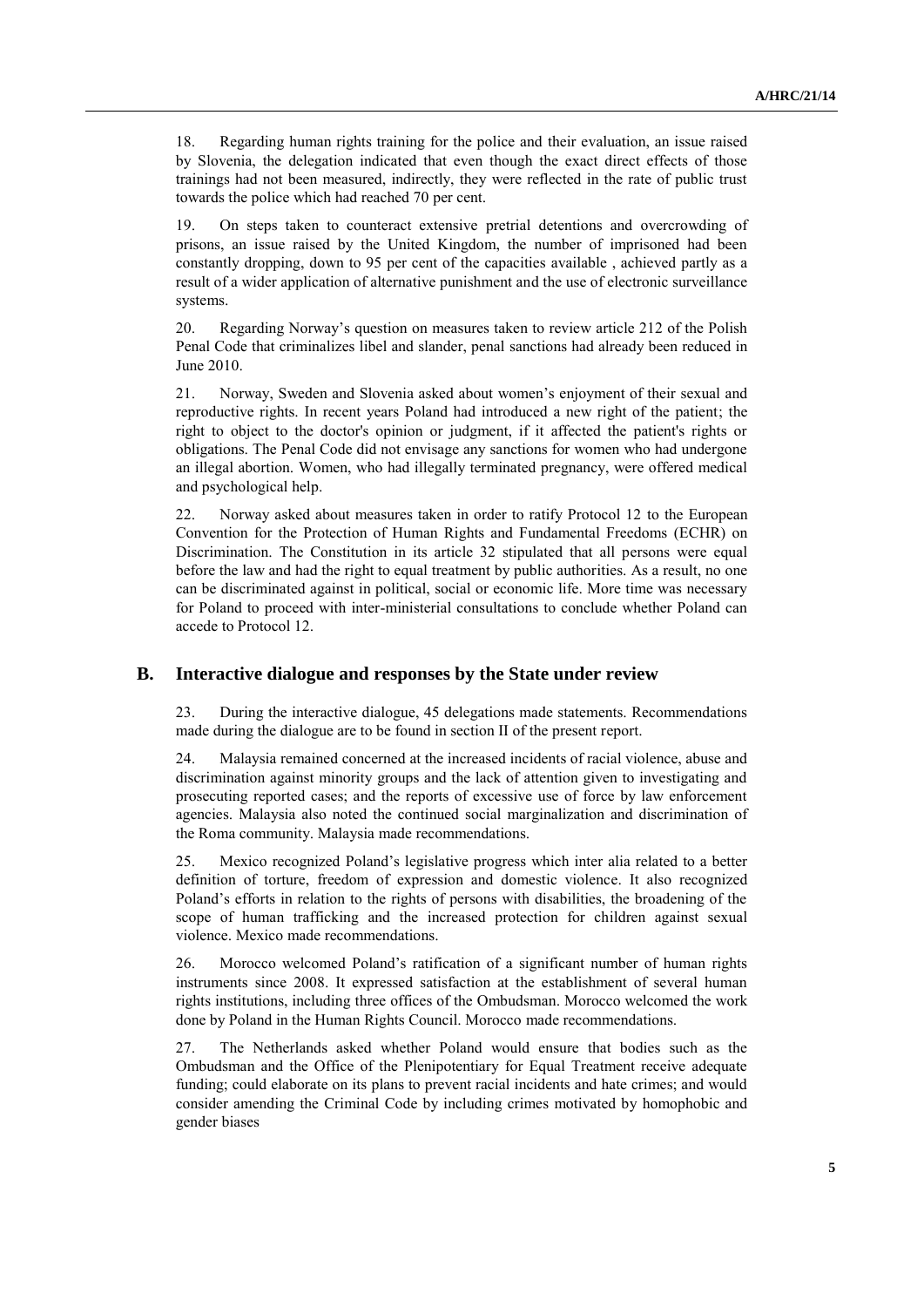28. Norway recognized the efforts made by Poland to fight discrimination. It took note of the fact that concerns had been raised about the existence of article 212 of the Polish Penal Code, which criminalized defamation. Norway made recommendations.

29. Peru stated that Poland had made significant progress in human rights, which was evident by the adoption of measures for persons with disabilities, policies in the labour market, on gender equality, and those providing for greater participation of women in public life and in politics. Peru made recommendations.

30. The Philippines noted that Poland increased the mandate of its Ombudsman for Children's Rights; the numerous human rights conventions that had been ratified; the consistent efforts to curb human trafficking; and the assertion that most of the standards for protection of migrant workers were on par with the International Convention on the Protection of the Rights of All Migrant Workers and Members of Their Families (ICRMW). It made a recommendation.

31. The Republic of Korea commended Poland for its record of cooperation with the international human rights mechanisms and welcomed the progress it made on issues that had been raised during its review. It made recommendations.

32. The Republic of Moldova welcomed Poland's efforts in promoting and protecting human rights including the actions taken by the Government Plenipotentiary for Equal Treatment and the extension of the competence of the Ombudsman for Children's Rights; and applauded Poland's progress in combating human trafficking. It made recommendations.

33. Romania stated that the measures presented by Poland demonstrated the commitment to improve the promotion and protection of human rights and that significant progress had been made in many areas. Some of the measures and projects could serve as examples of good practices. Romania made a recommendation.

34. The Russian Federation expressed concern at the continued increase of xenophobic and racist attitudes, discrimination against religious and ethnic minorities, women, persons with disabilities and migrants, and about the persistent problems relating to the judiciary and penitentiary systems. It made recommendations.

35. Slovakia welcomed the mid-term report submitted by Poland during the first cycle. It noted Poland's achievements, the awarding of the "Cristal Balance of Administration of Justice" to the Polish Prison Services, the incorporation of human rights into education curricula, and the human rights programmes for police offices. Slovakia made recommendations.

36. Slovenia expressed its satisfaction with the numerous human rights training courses on prevention and combating of hate crimes provided for the Polish police but remained concerned at the excessive use of force by police officers. Slovenia noted with concern the restrictive anti-abortion legislation and the lack of guidelines on threats to a pregnant woman's health or life. Slovenia made recommendations.

37. Spain raised concern that despite the anti- discrimination Law of 1 January 2011 there was widespread social perception that homosexuality was a disease and de facto discrimination in the workplace and educational centres persisted. It inquired whether Poland intended to launch education campaigns on sexual and emotional diversity or plan to grant a legal status to same sex couples. It made recommendations.

38. Sweden noted the 2010 law on legal prohibition of corporal punishment of children that facilitated early response to suspected child abuse by civil servants and social workers and Poland's efforts to address continuing occurrence of violence against children. Sweden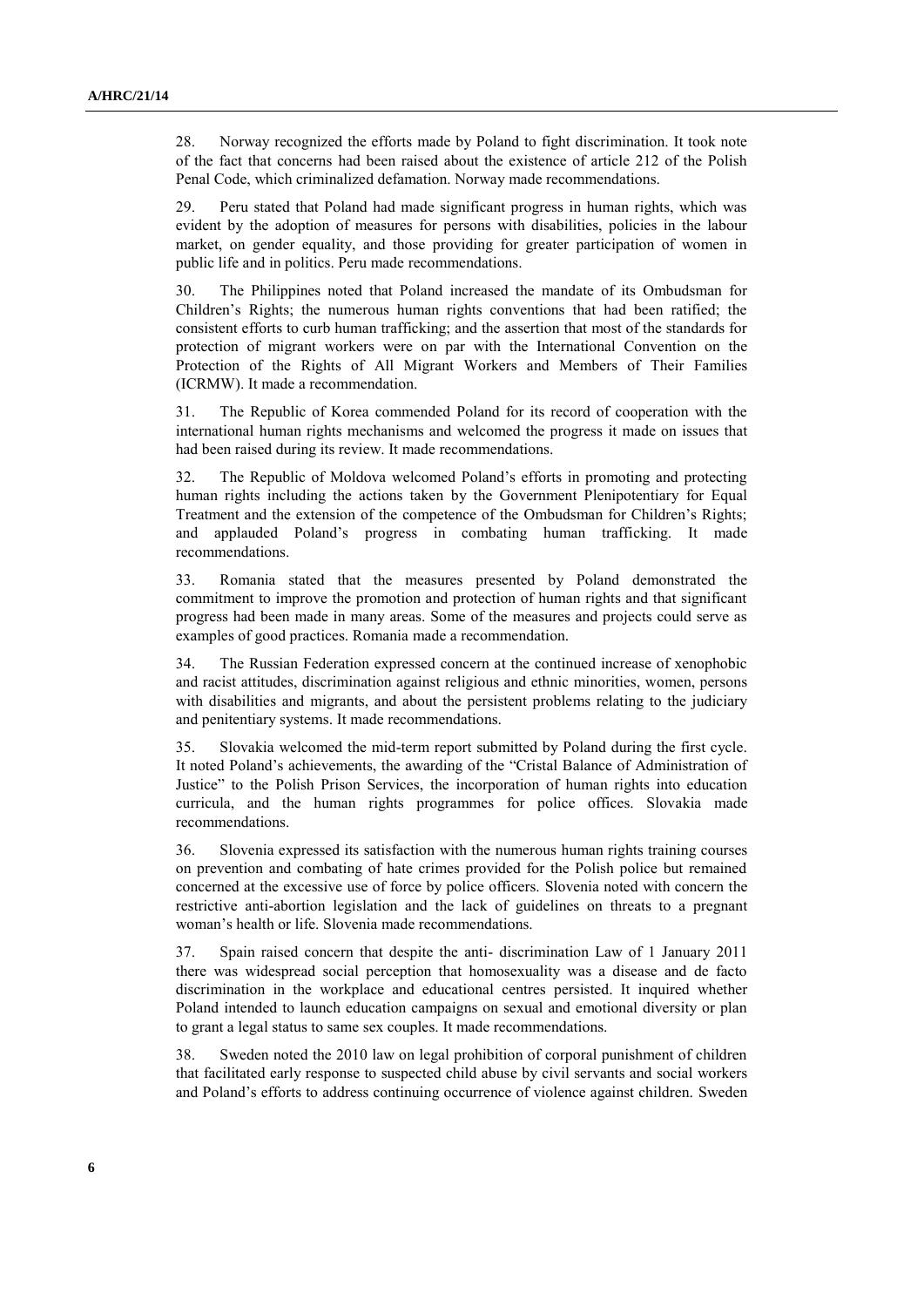noted that legislation did not provide women with the right to health and equal access to health as guaranteed by the Polish Constitution. Sweden made recommendations.

39. Switzerland noted that inquiries on alleged existence of secrete detention centres or on secret transfer of prisoners have not yet led to full clarification of Poland's role. It stressed that racism is a universal problem, which must be fought with determination. It noted that victims of racist aggressions often belong to ethnic minorities or other vulnerable groups. It made recommendations.

40. Thailand acknowledged the establishment of the office of Plenipotentiary for Equal Treatment, the National Program against Racial Discrimination and the adoption of the Act on Implementation of certain European Provisions on Equal Treatment. It encouraged the Government to eliminate discrimination against Muslim, Roma and people of African origin. It commended Poland for steps taken to eliminate discrimination against women especially in areas of employment and access to goods and services. It made recommendations.

41. Ukraine welcomed Poland's achievements in ensuring human rights of vulnerable groups such as women, children, elderly people, persons with disabilities and national minorities including Ukrainians. It commended Poland for its activities to counter discrimination based on racial, national or ethnic reasons.

42. The United Kingdom of Great Britain and Northern Ireland welcomed the Act of 3 December 2010 Implementing Certain European Provisions on Equal Treatment. It inquired about the implementation of the principle of equal treatment by the authorities and about the progress with respect to the ratification of CRPD. It noted the lack of a provision on hate crimes in the Criminal Code that includes sexual orientation and gender identity as possible ground or aggravating circumstance. It made recommendations.

43. The United States of America expressed concern that discrimination and violence against LGBT persons was still common and most hate crimes against LGBT persons went unreported. It mentioned the recent anti- Semitic incidents and regretted the halting pace of property restitution to Holocaust victims and their heirs. It made recommendations.

44. Uruguay praised the work of the national human rights institutions and the amendment to the law on domestic violence, among others. It valued the progress achieved in the realization of economic, social and cultural rights but regretted that Poland considered the International Covenant on Economic, Social and Cultural Rights (ICESCR) as a programmatic instrument. It expressed concern at the situation of irregular migrants and the vulnerable situation of unregistered children. It made recommendations.

45. Argentina acknowledged the extension of the powers of the Ombudsman for Children's Rights. It also commended Poland for amending the Family Code, which expressly prohibits corporal punishment, inflicted on minors by their guardians or people who have parental authority over them. It made recommendations.

46. In response to questions raised by the Netherlands and United Kingdom about changes in the Criminal Code concerning gender xenophobic crimes, the legal system addressed the rights of persons who were discriminated against or who had been victims of xenophobic or gender motivated crimes and provide protection. The law provided possibilities of asserting claims against acts of such discrimination and of receiving compensation. Poland is studying the possibility of introducing further changes in this area.

47. Addressing questions made by Mexico and Norway regarding defamation (article 212 of the Criminal Code), criminal provisions were changed in 2010 and deprivation of liberty for this offence had been eliminated. After an analysis Poland had found no grounds to eliminate the offence of defamation from the Criminal Code, as freedom of speech had also to be restricted in order to protect the human dignity. Article 212 of the Criminal Code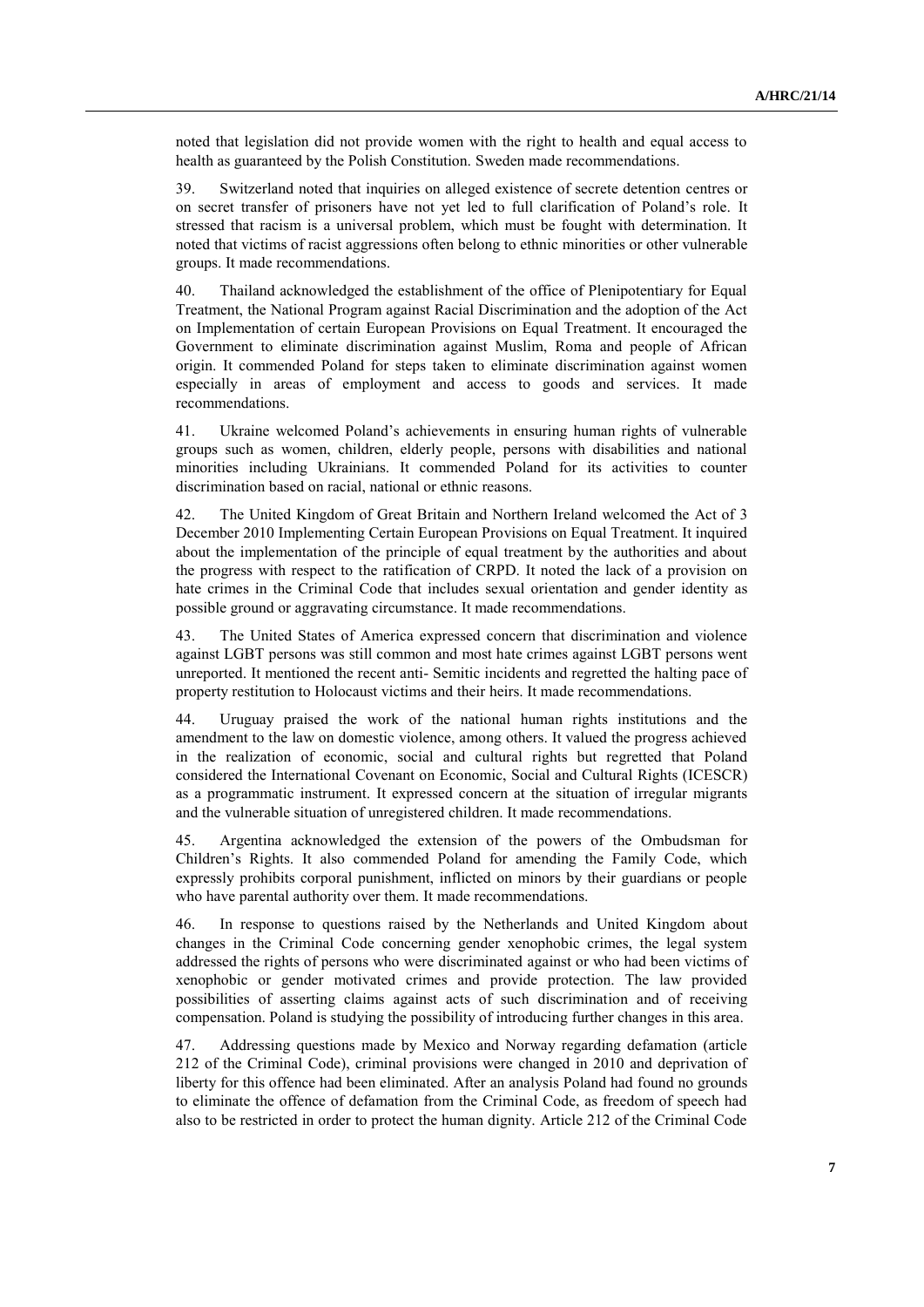had also been examined by the Constitutional Court and was found constitutional, as well as by the European Court of Human Rights.

48. On the issue of pretrial detention raised by Spain, administration of excessive pretrial detention was one of the biggest problems of the justice system and one of the Government's priorities. Achievements had been made through legislative measures such as limiting grounds for prolonging pretrial detention and including the obligation to credit pretrial detention against future penalty. Over the recent period, awareness of judges had increased when it came to applying international standards to pretrial detention.

49. With regard to another issue raised by Spain, the legislative work to sign the International Convention for the Protection of All Persons from Enforced Disappearance is ongoing.

50. Responding to a question raised by the Netherlands about government plans to introduce additional measures to fight racist incidents and hate crimes, in 2011, a Council for Combating Racial Discrimination, Xenophobia and related Intolerance was set up, aiming at developing a plan of action to prevent and combat racial discrimination, xenophobia and related intolerance. The delegation expressed confidence in trainings delivered to the police, prosecutors and judges in fighting hate crimes and incidents. It added that by the end of 2011, 38 000 police officers had been trained within the framework of a programme carried out in cooperation with the Office for Democratic Institutions and Human Rights (ODIHR). Poland had collected statistics concerning racial crimes and had modified the questionnaire used, adding a separate column where racial motivation of the crime was indicated. Poland had also been taking a number of steps to promote tolerance and raise the social awareness of the importance of tolerance, combating racism and xenophobia.

51. On the issue raised by Netherlands and Morocco regarding adequate financing of the institution of the Ombudsman and of the Office of the Government of Plenipotentiary for Equal Treatment, the delegation indicated that the latter was established on the basis of the law on the implementation of the European Union (EU) provisions on equal treatment. It added that the office was financed from the budgetary allocation of the Chancellery of the Prime Minister and had used EU funds in programmes dedicated specifically to the elimination of discrimination. The delegation noted that the Ombudsman and the Ombudsman for Children Rights were independent institutions, with budgets adopted by the Parliament. Moreover, funds available to the Office of the Ombudsman for children, despite the financial difficulties had been increasing by 1 million each year since 2010.

52. Answering the question of Norway, the delegation stated that Poland had begun reflecting on signing the European Convention on preventing and combating violence against women and domestic violence. On the question raised by Sweden on raising awareness on the prevention of violence against children, Poland's action had focused on information campaigns, including media campaigns, notably in 2009 and 2011 to sensitize family members, perpetrators and the society in general. Campaigns included articles in the press, training seminars, as well as various actions within the framework of local programmes aiming at preventing violence against women and children.

53. With regard to the status of the process of ratification of CRPD, an issue raised by several delegations, the draft law was being considered by the Parliament and there was a large support in favour of its adoption. Poland had to analyse the situation before considering ratification of the Convention and had taken legal measures to amend relevant national legislation in areas such as education of children, employment, access to labour market, mobility, etc. Poland also held information campaigns to promote the employment of persons with disabilities.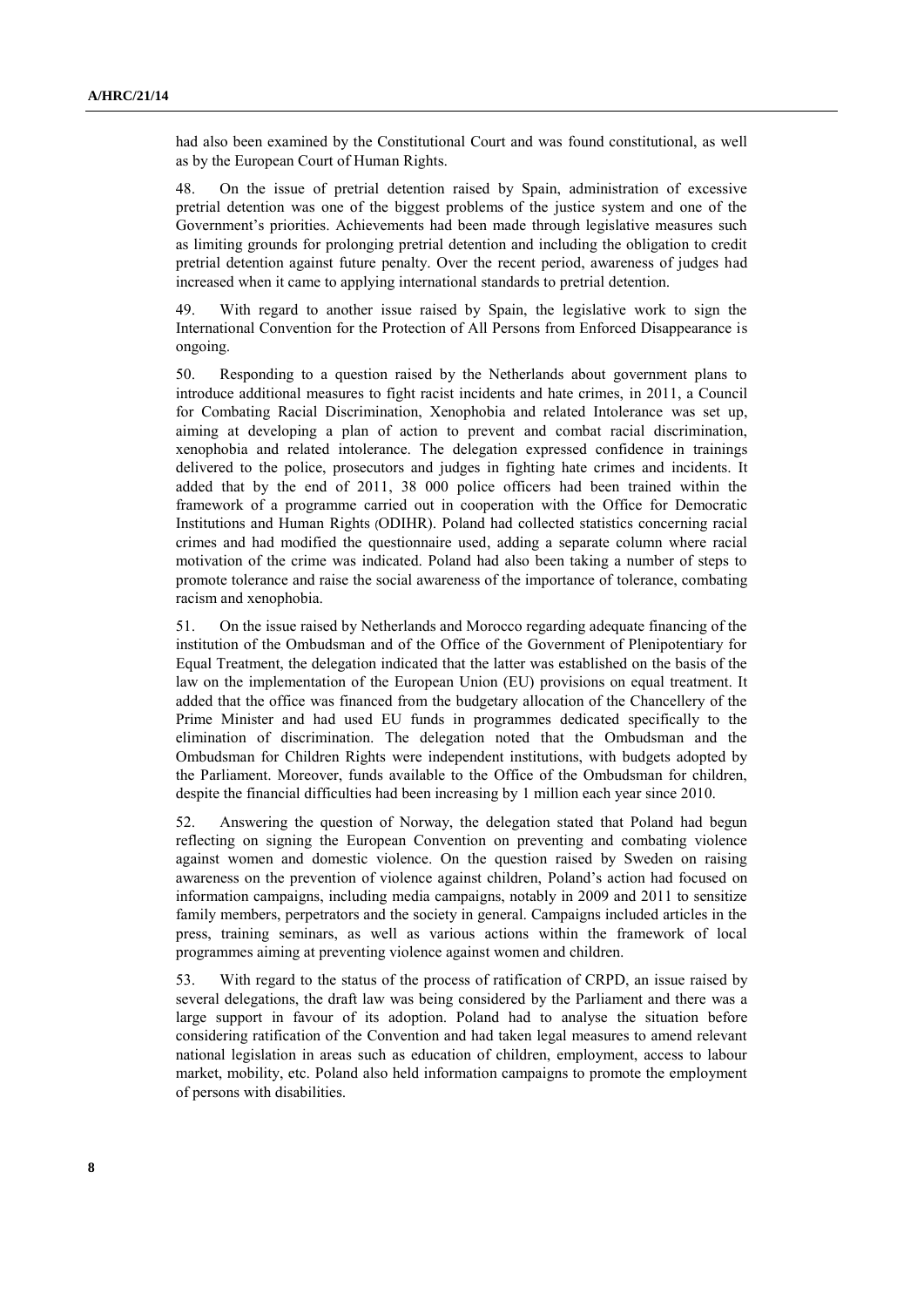54. On the situation of women in the labour market, a number of programmes, cofinanced by the EU, were implemented. The delegation indicated that there was an increase in the professional activity of women, in delaying retirement and in women starting their own business. Studies on the effectiveness of programmes established that professional trainings and guidance were particularly appreciated. Poland had also undertaken actions to incite men to take opportunities to temporarily postpone their professional activity and to take care of children.

55. With regard to the question of Uruguay on the implementation of social rights, the delegation stated that these rights were granted either by direct application of international agreements or through laws adopted by the Parliament. The implementation was under the oversight of the judiciary and there was some case law related to the International Labour Organization (ILO) conventions, the European Social Charter and ICESCR.

56. The delegation thanked Norway, Slovenia and Sweden for addressing the issue of the proper implementation of provisions for therapeutic abortion. The Ministry of Health regularly addresses the question of the proper implementation of legally binding provisions to allow women to have abortion, making it clear that the invocation of the conscious clause is possible solely in conditions when a woman can have a legal abortion from another surgeon. Action in this area has led to an increase in legal abortions in Poland. This applies in such situations when abortions are conducted at a moment when it is highly probable that a child will be born with an irreversible defect.

57. On the question raised by Thailand on the protection against discrimination and allowing minority representatives, especially Roma minorities, to participate in Polish public life, the delegation indicated that the Government realized that the Roma minority requires its most attention. Poland has a special programme on the Roma minority which focuses on education, labour market, legal awareness and culture. In terms of education of the Roma community, Poland has achieved a marked success. In six out of the 16 regions, school attendance in Roma students has increased dramatically to over 90 per cent. Their legal awareness can be assessed by the fact that there is also an increase in the number of complaints on the non-compliance with their rights.

58. Responding to a question raised by Switzerland and an advance question made by Belarus, on the thorough review of the investigation of the presence of alleged secret detention centres in Poland, the delegation indicated that the investigation was conducted by prosecutors from the Division for Organized Crime and Corruption of the Krakow Appellate Prosecutor's Office. The investigation included all information available from international human rights organizations. Poland also responded to another advance question as to when the Polish authorities will invite the special procedures of the Human Rights Council who are involved in the preparation of the joint study to visit the country in order to examine the matter on-site, and bring the investigation process in conformity with international standards. It indicated that the investigation was carried out with respect to all parties to the procedure, in accordance with international standards. The parties have the right to submit motions and complaints against the procedures, scrutinized by an independent court. Poland also cooperates with international organizations and meetings between Prosecutors and the Council of Europe Commissioner for Human Rights and the Rapporteur of the European Parliament have been recently held in this regard.

59. Regarding an advance question from Belarus, on whether Poland intends to allow international monitors of the investigation, uncover its results and brief the Human Rights Council on this matter and when, Poland indicated that the prosecutors that run the investigation will inform the general public of the results of this investigation after its closure. The investigation is pending and its deadline cannot be predicted. According to article 156, section 5 of the Code of Criminal Procedure only the prosecutor in charge of the investigation can notify the public about the outcome of the investigation.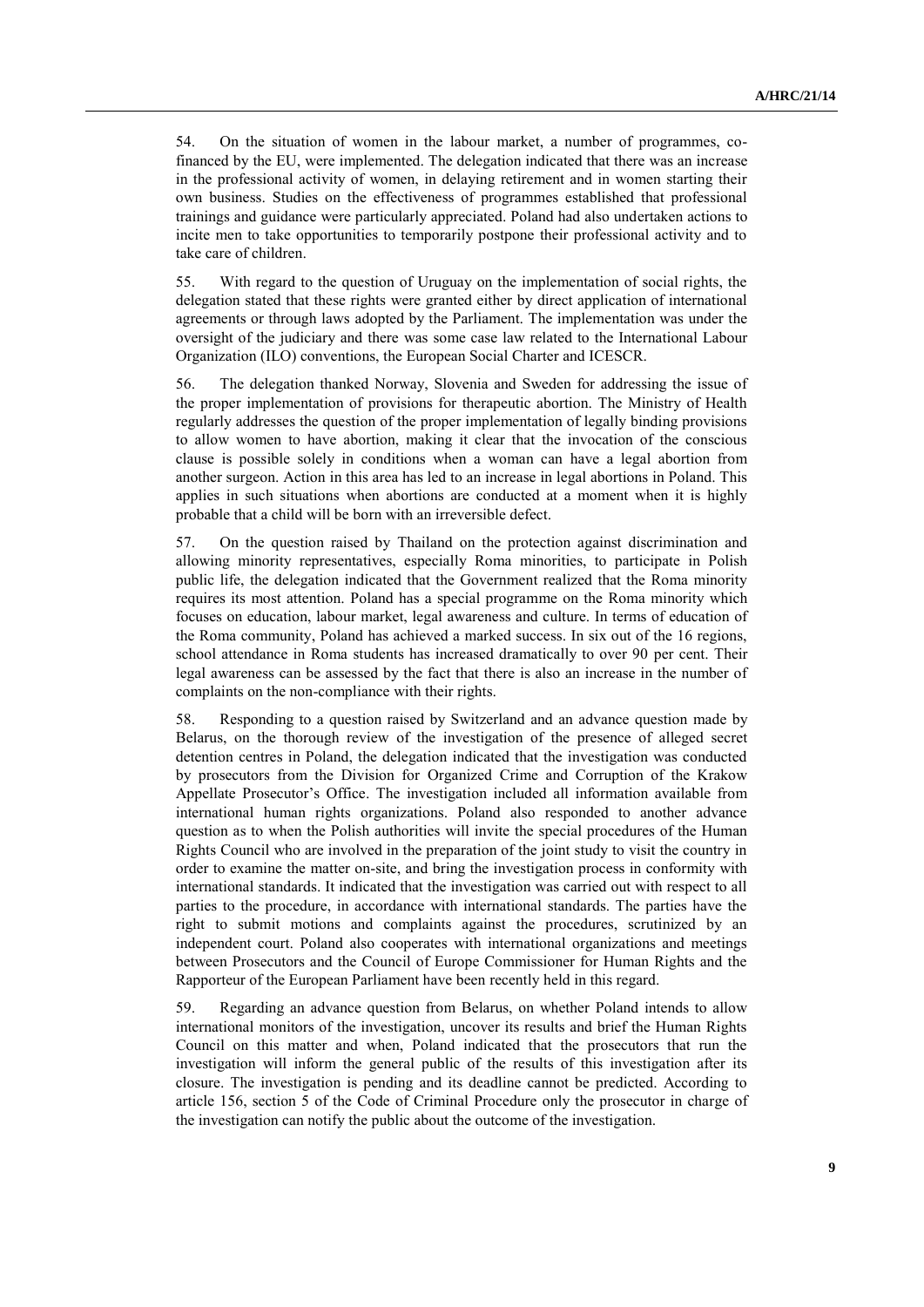60. Australia welcomed the adoption of legislation governing discrimination, differential treatment and the role of the Ombudsperson. It remained concerned at discrimination against LGBT especially transgender persons facing obstacles in accessing health care. It referred to the "conscience clause" for Poland's pharmaceutical law to allow chemists to refuse selling birth control pills on the basis of religious belief. It made recommendations.

61. Austria asked for more information on the application of the domestic violence law that allows for removal of an accused from premises jointly occupied with the victim. It expressed concerns about reports of excessive use of force by law enforcement officials. Austria also asked Poland to elaborate on the additional measures planned to reduce prison overcrowding and pretrial detentions. It made recommendations.

62. Iraq praised Poland for the steps taken to promote human rights, including combating human trafficking and strengthening human rights institutions. Iraq asked for further clarifications on the amended Act related to domestic violence put into force in 2010. It made recommendations.

63. Botswana requested clarification on how punishment in the form of electronic surveillance was implemented and more information on application of the family policy. It noted a decrease in employment in the agricultural sector and an increase in employment in the non-agricultural sectors and inquired whether this was a deliberate policy. It hoped that the Council for racial discrimination, xenophobia and intolerance would be adequately resourced to carry out its mandate.

64. Brazil expressed concern about the acts of discrimination and at the fact that the high prevalence of discriminatory attitudes and violence against a large variety of ethnic, national and religious groups was still reported by UNHCR, the Committee on the Elimination of Racial Discrimination and the Human Rights Committee. It welcomed the new law on Equal Treatment which came in force in 2011, but was concerned about the safety of LGBT people. Brazil made recommendations.

65. Chile commended Poland for measures taken to shorten the length of legal proceedings and to improve prison conditions, and for approving the law for the care of children under the age of 3. It valued the law on sign language, the rules for people with disabilities and its intention to ratify CRPD. It made recommendations.

66. China welcomed the positive measures adopted by Poland to promote employment and rights of women and children, and to combat domestic violence. It was concerned about racism and xenophobia. It asked about specific measures Poland had taken to promote the employment of persons with disabilities and youth. China made a recommendation.

67. Cuba noted the prevalence of racism in Poland and that even the police was discriminatory and tended to ignore racial crimes. It was concerned at the excessive use of force by law enforcement officers, failure to improve detention conditions, increase in gender inequality, alarming child poverty, limited measures against child exploitation, and Poland's involvement in extrajudicial renditions. It made recommendations.

68. Egypt remained concerned about the limited nature of the measures undertaken in protecting children from sexual abuse and exploitation. It took note of the efforts made towards enhancing gender equality and the empowerment of women. Egypt remained concerned about the human rights situation of migrants, and national and religious minorities. It made recommendations.

69. Estonia commended Poland for implementing the recommendations from its first UPR and encouraged Poland to continue its efforts, particularly in combating domestic violence and human trafficking. It recognized the achievement in improving prison conditions and Poland's commitment to the freedom of expression, including liberalization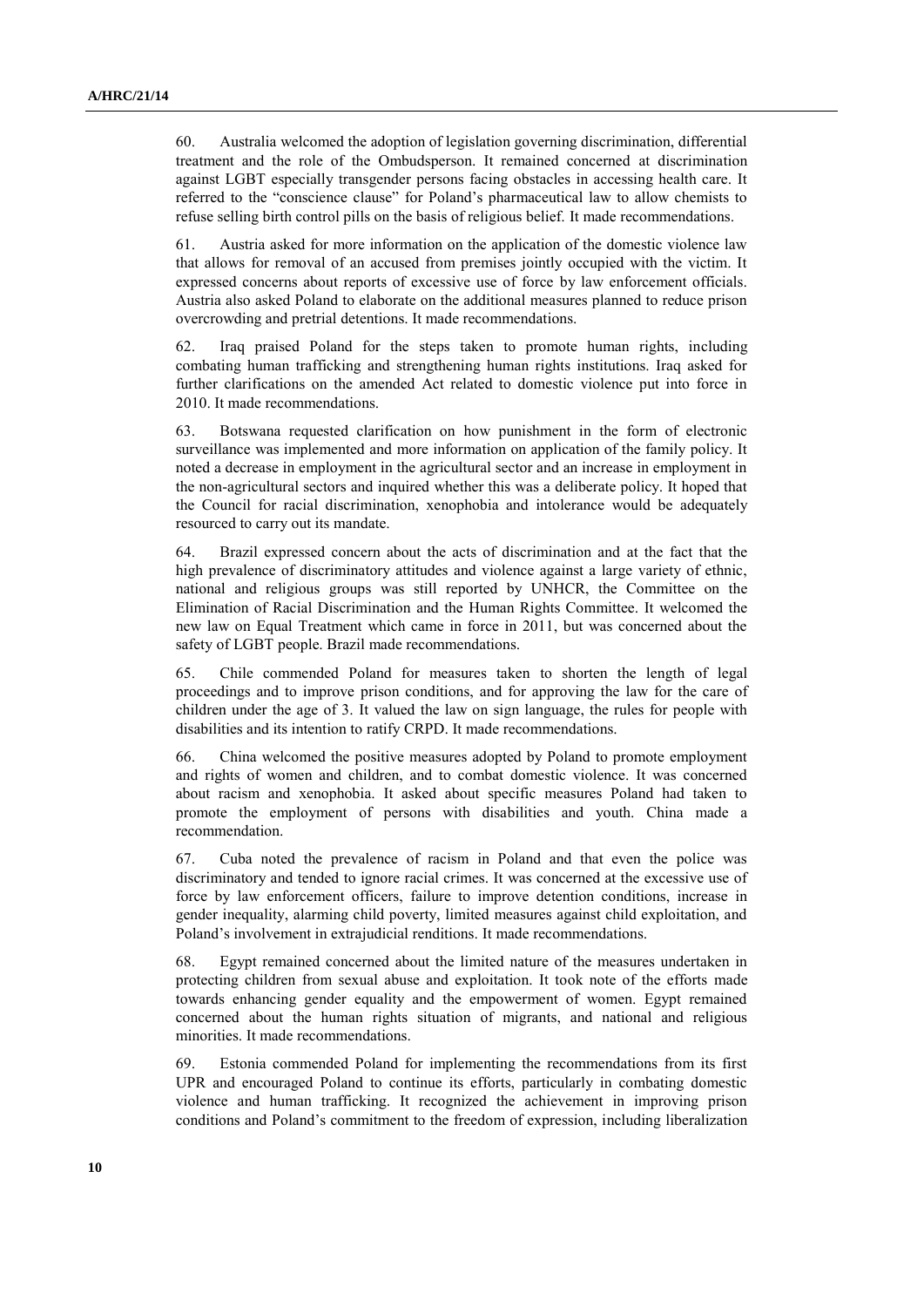of relevant legislation. It welcomed the campaigns conducted against incitement to hatred based on ethnicity, religion and sexual orientation. Estonia made a recommendation.

70. France asked what specific measures Poland intended to adopt to address the issue of the refusal of some doctors to carry out abortions even when there were legal grounds for doing so and whether it would extend the scope of grounds for abortion. It asked why Poland had not ratified the CRPD and the Second Optional Protocol to the Convention on Civil and Political Rights (ICCPR-OP 2). France made recommendations.

71. Germany asked how Poland intended to step up the fight against racial discrimination and violence and whether it intended to sign Protocol No. 12 to the ECHR. It also asked how Poland would address the problem of increased resort to unsafe and clandestine abortion due to restrictive legislation against abortion and obstacles in cases of legal entitlement to abortion.

72. Guatemala expressed concern at the lack of a legislative framework to accommodate the principle of gender equality. It invited Poland to formulate an immigration policy to address racial abuse against migrants. It requested further details on domestic legislation and migratory practices, indicating in particular their equivalence to the minimum protection standards contained in the ICRMW. Guatemala made a recommendation.

73. The Holy See highlighted the presence of a small number of illegal immigrants who were encountering difficulties in Poland, especially regarding new birth registrations, or the enrolment of their children in school. It warned that, without integration into the educational system, children ended up on the streets, where they easily became victims of trafficking and sexual exploitation. It made recommendations.

74. Hungary noted the progress made by Poland since its first review with the adoption of an anti-discriminatory law, and the shortening of court proceeding and pretrial detention. It welcomed the prohibition of corporal punishment and the legislative initiatives on domestic violence, and noted the high percentage of dismissals of domestic violence cases. Hungary made recommendations.

75. India commended Poland for its achievement in education, including access of Roma children to education. . However, it regretted that most children of illegal immigrants were excluded from education. India encouraged Poland to ensure that its draft Government Action Plan paid particular attention to vulnerable groups, including migrants. It highlighted concerns raised on the length of trials and pretrial detention and on the issue of access to a lawyer by persons under detention. India made recommendations.

76. Indonesia welcomed the introduction of a new curriculum for children and young people with special educational needs, focusing on the need to support social skills and on the rights of persons with disabilities. It noted with appreciation measures adopted to combat racism and xenophobia, including establishing a special council and initiatives to make the Euro 2012 safe. Indonesia made recommendations.

77. Belarus invited Poland to use the review as an opportunity to examine its human rights record and consider its priorities through recommendations made by Belarus. It made recommendations.

78. Ireland welcomed measures adopted to shorten court proceedings, address prison overcrowding and strengthen the human rights infrastructure. It commended measures adopted to address social exclusion, including the phasing out of separate education, but urged further measures to address the problem of low school attendance and high dropouts among Roma children. It noted concerns raised about racial discrimination. Ireland made recommendations.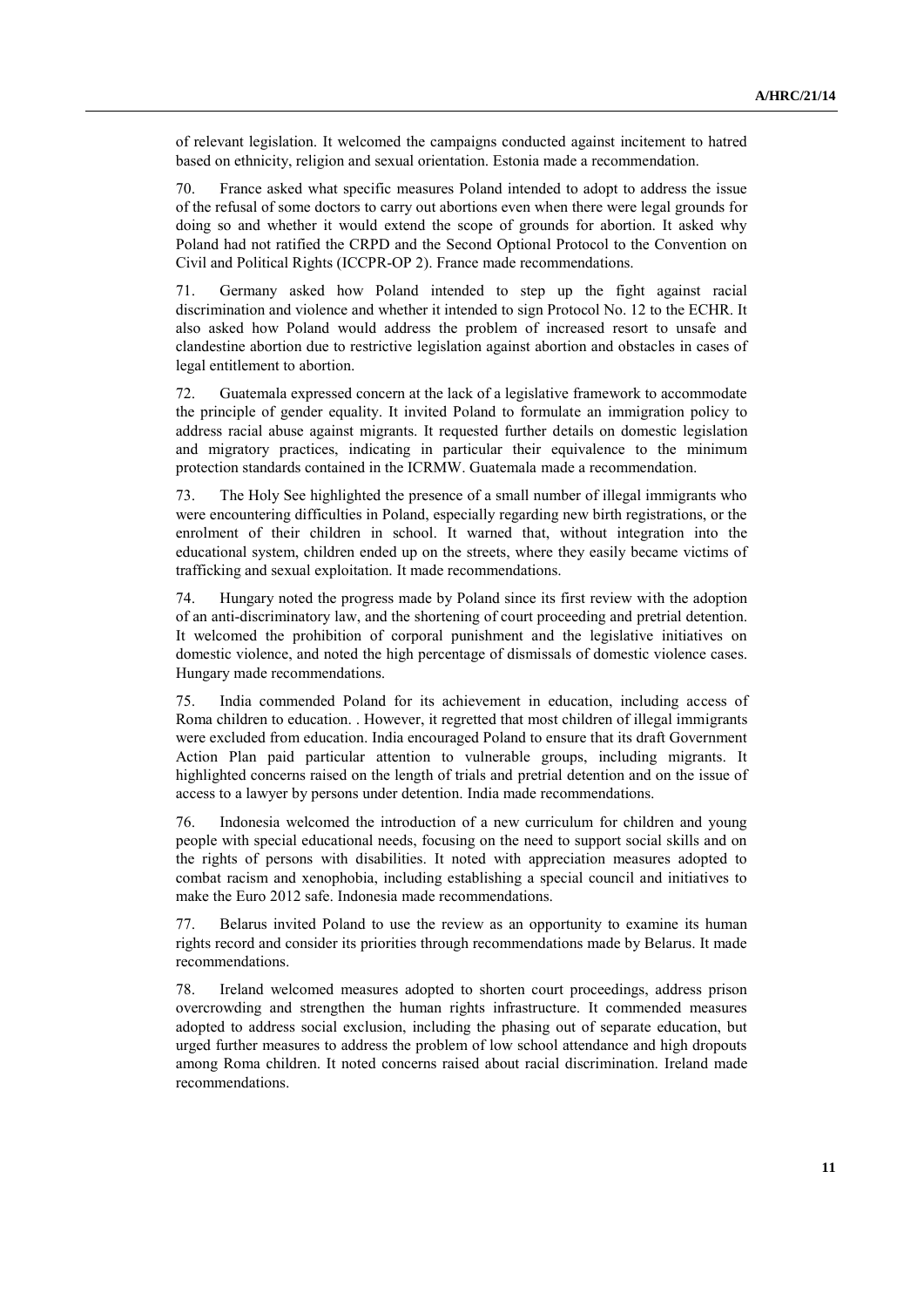79. Italy welcomed Poland's comprehensive report which described the institutions and mechanisms in place for human rights protection, progress made in implementing the recommendations from its first UPR and concrete measures adopted. It expressed its confidence that Poland would continue to respect the principles of democracy and promotion of human rights that had allowed its society to achieve extraordinary results so quickly.

80. Liechtenstein welcomed the initiatives taken to improve the education of Roma children. It commended Poland on its adoption of legislation on domestic violence explicitly prohibiting corporal punishment in the home and other forms of care. It acknowledged Poland's commitment to international justice and congratulated it on amending its Criminal Code to comply with the Rome Statute. Liechtenstein made recommendations.

81. Lithuania noted the efforts made by Poland to maintain an integrated, but at the same time a multi-ethnic and multicultural, society. Lithuania pointed out that the right of Lithuanians in Poland to education in their own language was being undermined because of the gradual closure of small ethnic schools due to underfunding, lack of textbooks in the Lithuanian language and poorly-translated school examination questions. It was concerned about the rising inter-ethnic tension and violence. Lithuania made recommendations.

82. Uzbekistan noted the concern expressed by the treaty bodies about severe discrimination against women, lack of protection of women's rights and persistent gender inequalities. It also referred to concerns about widespread racial discrimination and violence, including by the police, and the lack of government measures to promote a more tolerant attitude towards foreigners. Uzbekistan made recommendations.

83. Responding to additional questions from Austria, China, Cuba, Egypt, Germany, Indonesia, Belarus, Ireland and Uzbekistan, the delegation indicated that the prosecution paid considerable attention to reports of offences of racism and xenophobia. In 2011, Poland had addressed 323 such reports at the national level, 60 in 2006, and 166 in 2009. In 2011, 85 persons were placed under investigation, and judicial procedures were initiated against 54 persons, resulting in 20 persons being convicted. In 78 cases, it was not possible to identify the offenders. The delegation noted that almost all decisions to dismiss proceedings were subjected to hierarchical review and in 2011, of 178 cases, irregularities were found in 69. Poland noted that 74 were offences committed via Internet and 22 occurred during sport events. In 2009, one fascist organization was dissolved.

84. Poland addressed questions by Austria and Iraq on the new preventive measure for victims of domestic violence, by which an accused can be ordered to leave the premises jointly occupied with the victim, and be obliged to refrain from contacting the victim. This measure may be ordered by the Court as an alternative to pretrial detention. With the last amendment to the law, also the Public Prosecutor is also able to issue such an order, if a justified risk exists of the perpetrator committing again the crime. The accused may also be assigned, at his own request, to a place of residence in centres ensuring night accommodation, with the exception that the accused cannot be in a centre for victims of domestic violence.

85. Responding to a question from Liechtenstein, as to the implementation of the Rome Statute, the delegation noted that it had already taken place and that new provisions were introduced to the Penal Code.

86. Concerning measures to reduce pretrial detention and overcrowding in detention facilities and alternative forms of punishment, an issue raised by Austria, Poland promoted alternative punishment, including in the form of electronic surveillance in all the territory. Poland comes second in Europe when it comes to the number of people serving their sentence under electronic surveillance system. Reference was made to comments made by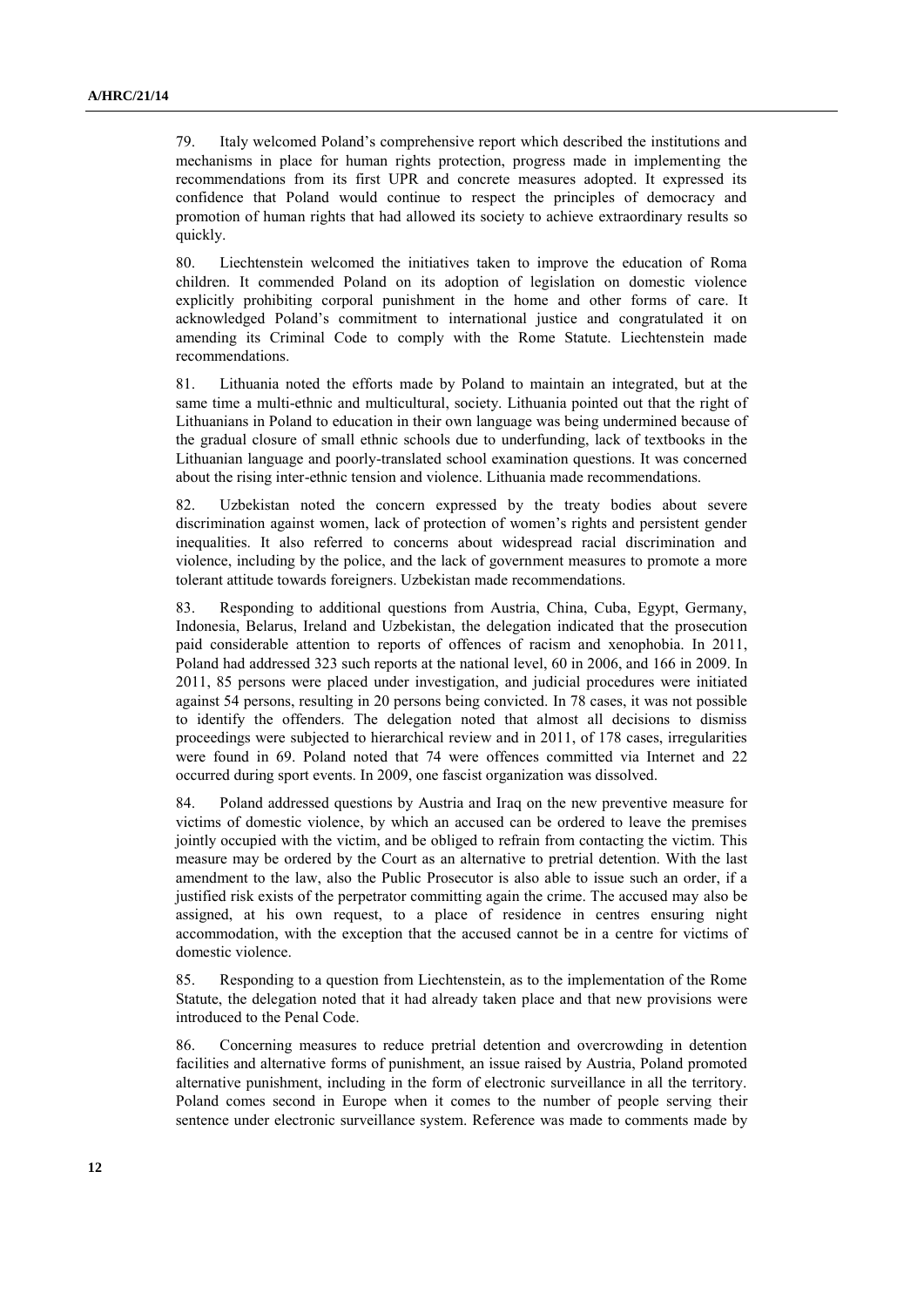Slovakia on the recognition by the Council of Europe and the EU of the Polish Prison Service of the "Cristal Balance of Administration of Justice", and the delegation noted that Poland was now implementing 2000 projects, which involve for example cleaning up cemeteries by convicted persons.

87. Addressing the recommendations made by Lithuania, Poland was deeply concerned at information about crime involving acts of violence or vandalism against persons who belong to a Lithuanian national minority. Information about offences against places of commemoration of the Lithuanian minority was available, however any information on offences against persons, had to their knowledge, not been made available. The delegation indicated that they would welcome receiving such information, if available at the Embassy of Lithuania in Poland, so that they can adequately address this matter. With regard to the financing of small minority schools, Poland stated, that financing for every pupil in such a school is already 150 per cent higher than in a regular school and as of next year it will rise by another 80 per cent. Poland was also working on regulations to set up textbooks for national minorities.

88. Responding to questions from Austria and Germany on measures to counteract hate crimes on different grounds, Poland referred to a number of measures aimed at increasing the awareness of the police and border guards, both at local and central level. It also provided information on other specific programmes.

89. To conclude, Poland thanked delegations for their interventions and recommendations. As indicated in their introductory remarks, Poland intends to communicate its detailed position on all recommendations after holding intergovernmental consultations, and before the September 2012 session of the Human Rights Council.

## **II. Conclusions and/or recommendations**\*\*

90. **The recommendations formulated during the interactive dialogue and listed below will be examined by Poland who will provide its responses in due time, but no later than the 21st session of the Human Rights Council in September 2012. These responses will be included in the outcome report adopted by the Human Rights Council at its 21st session:**

- 90.1. **Ratify the International Convention for the Protection of all Persons from Enforced Disappearance (Spain);**
- 90.2. **Ratify the Convention on the Rights of Persons with Disabilities and its Optional Protocol (Spain);**
- 90.3. **Ratify the Second Optional Protocol to the Covenant on Civil and Political Rights (Spain);**
- 90.4. **Ratify the Protocol to the Covenant on Economic, Social and Cultural Rights (Spain);**
- 90.5. **Ratify the second Optional Protocol to the International Covenant on Civil and Political Rights, abolishing the death penalty (Switzerland);**
- 90.6. **Ratify the Second Optional Protocol to ICCPR (Estonia);**
- 90.7. **Swiftly finalize the ratification of CRPD and its Optional Protocol (Estonia);**

<sup>\*\*</sup> Conclusions and recommendations have not been edited.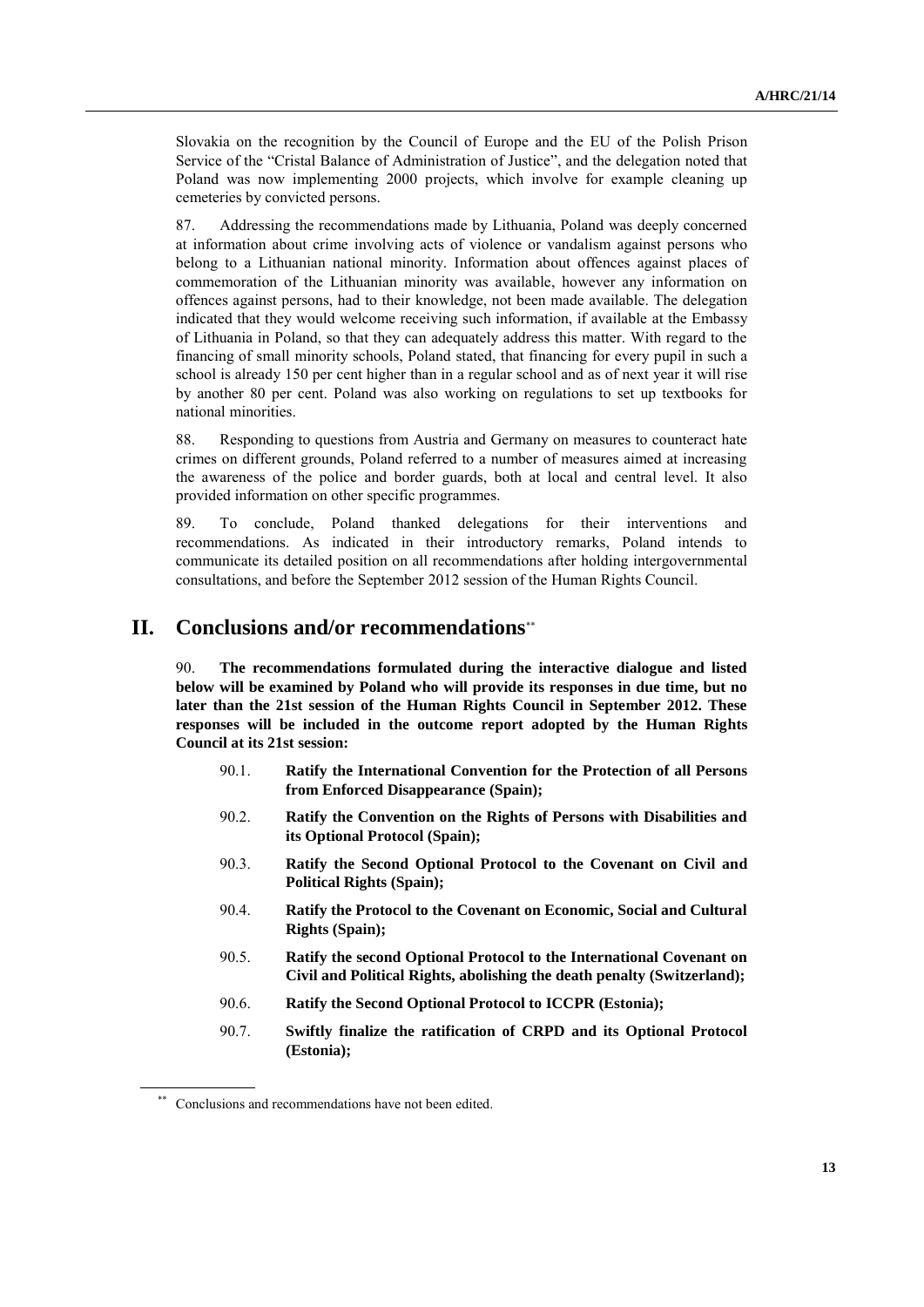- 90.8. **Ratify the second Optional Protocol to the Covenant on Civil and Political Rights, abolishing the death penalty, signed in 2000 (France)**;
- 90.9. **Ratify the second Optional Protocol to ICCPR (Uzbekistan);**
- 90.10. **Reconsider ratifying the International Convention on the Protection of the Rights of all the Migrant Workers and Members of their Families (Mexico);**
- 90.11. **Consider ratifying the International Convention on the Protection of the Rights of all Migrant Workers and Members of their Families (Morocco);**
- 90.12. **Consider ratifying the International Convention on the Protection of the Rights of all Migrant Workers and Members of their Families (Peru);**
- 90.13. **Reiterates the recommendation for Poland to consider ratifying the International Convention on the Protection of the Rights of all Migrant Workers and Members of their Families (Philippines);**
- 90.14. **Reiterates the recommendation for Poland to consider ratifying ILO Convention 189 on decent work for domestic workers (Philippines);**
- 90.15. **Ratify the International Convention on the Protection of the Rights of All Migrant Workers and Members of their Families (Egypt);**
- 90.16. **Make efforts for early ratification of the Convention on the Rights of Persons with Disabilities (The Republic of Korea);**
- 90.17. **Ratify the Convention on the Rights of Persons with Disabilities (Slovakia);**
- 90.18. **Consider new measures to increase respect for the rights of persons with disabilities and continue to strengthen its efforts to ratify the Convention on the Rights of Persons with Disabilities (Argentina);**
- 90.19. **Sign and ratify the Optional Protocol to the Convention on the Rights of Persons with Disabilities (Austria);**
- 90.20. **Accede to the Convention against Enforced Disappearance (Uruguay);**
- 90.21. **Recognize the competence of the Convention against Enforced Disappearance's monitoring body to receive and consider communications submitted by individuals claiming to be victims of violations of the provisions of this Convention, in compliance with Article 31 (Uruguay);**
- 90.22. **Intensify its efforts to ratify the International Convention for the Protection of All Persons from Enforced Disappearances (Argentina);**
- 90.23. **Re-evaluate the ratification of the Convention for the Protection of All Persons from Enforced Disappearance (Chile);**
- 90.24. **Sign and ratify the Convention for the Protection of All Persons from Enforced Disappearance (France);**
- 90.25. **Consider an early ratification of the newest international human rights instrument – the third Optional Protocol to the Convention on the Rights of the Child on communication procedure (Slovakia);**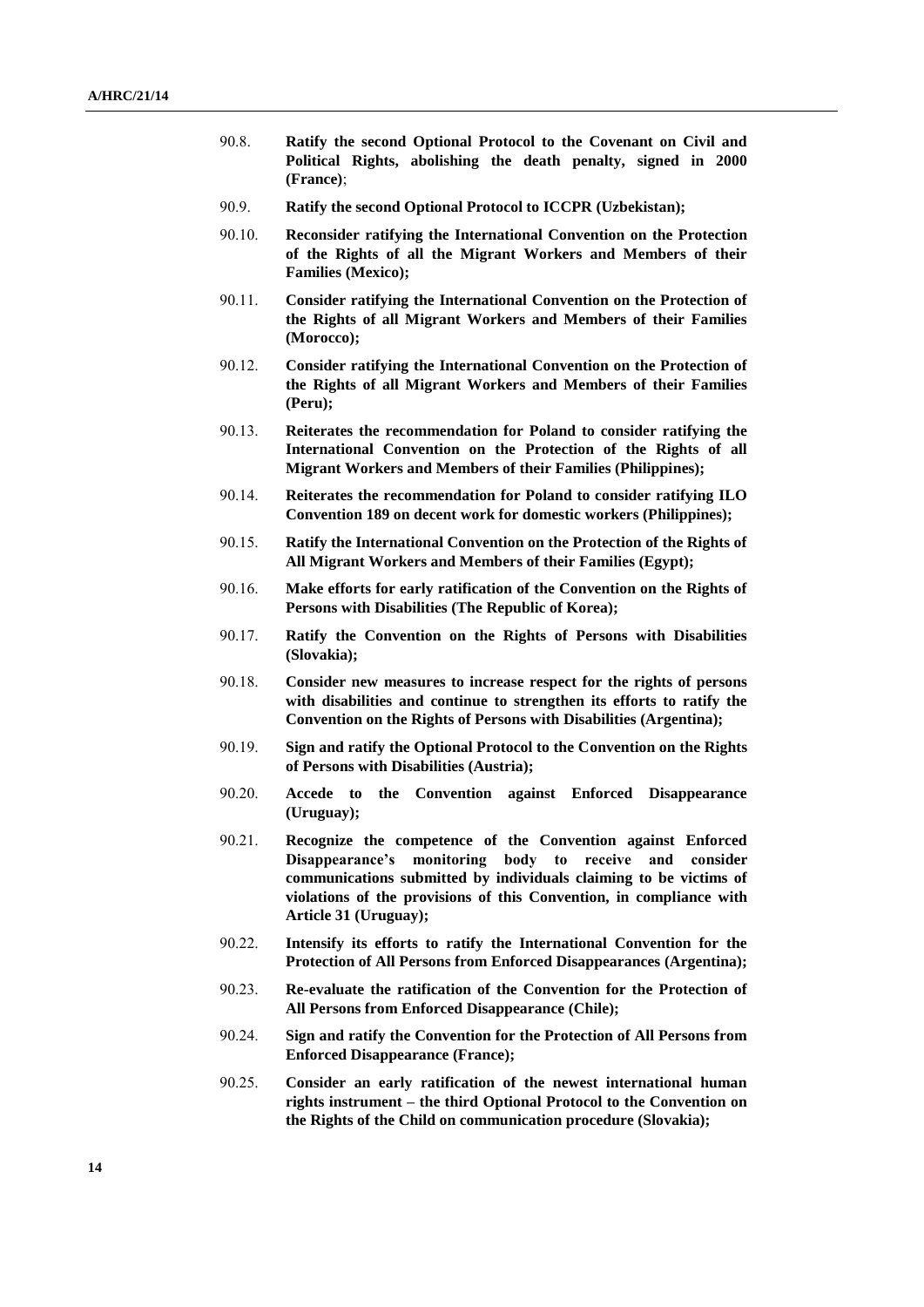- 90.26. **Ratify the Kampala amendment to the Rome Statute, if possible with a view to contributing to the activation of the jurisdiction of the International Criminal Court over the crime of aggression at the beginning of 2017 (Liechtenstein);**
- 90.27. **Consider signing and ratifying the Council of Europe Convention on preventing and combating violence against women and domestic violence (Norway);**
- 90.28. **Sign the Council of Europe Convention on preventing and combating violence against women and domestic violence (Austria);**
- 90.29. **Take the necessary measures to give full effectiveness to the ICESCR in Poland's domestic legal system (Uruguay);**
- 90.30. **Persist with the actions undertaken by the Government Plenipotentiary for Equal Treatment (Republic of Moldova);**
- 90.31. **Take measures to ensure that current legal protection of children is recognized and commonly known in public (Sweden);**
- 90.32. **Continue to allocate sufficient financial and human resources to the human rights institutions in order for them to be able to fulfil their mandate (Morocco);**
- 90.33. **Provide the Ombudsperson' s office, which is responsible under the legislation for assisting alleged victims of discrimination and conducting independent research and issuing recommendations to achieve equal treatment, with the additional financial resources necessary to fulfil its new obligations (Norway);**
- 90.34. **Provide the Ombudsman with the necessary material resources in compliance with the Paris Principles (Spain);**
- 90.35. **Ensure the Office of the Ombudsperson is sufficiently resourced to carry out anti-discrimination functions (Australia);**
- 90.36. **Adopt measures to adapt the migratory policies to the standards established by the International Convention on the Protection of the Rights of all Migrant Workers and Members of their Families (Mexico);**
- 90.37. **Establish a national plan or programme that favour the full enjoyment of all the human rights by the women (Mexico);**
- 90.38. **Ensure the compliance of the steps which were stipulated by legislation on lustration with the obligation of Poland under the core international human rights instruments (Russian Federation);**
- 90.39. **Take measures to guarantee full access to education and to health to all vulnerable groups, including illegal migrants (Holy See);**
- 90.40. **Take immediate steps in order to assure that acts of interethnic violence will not be repeated and promote understanding between different national groups (Lithuania);**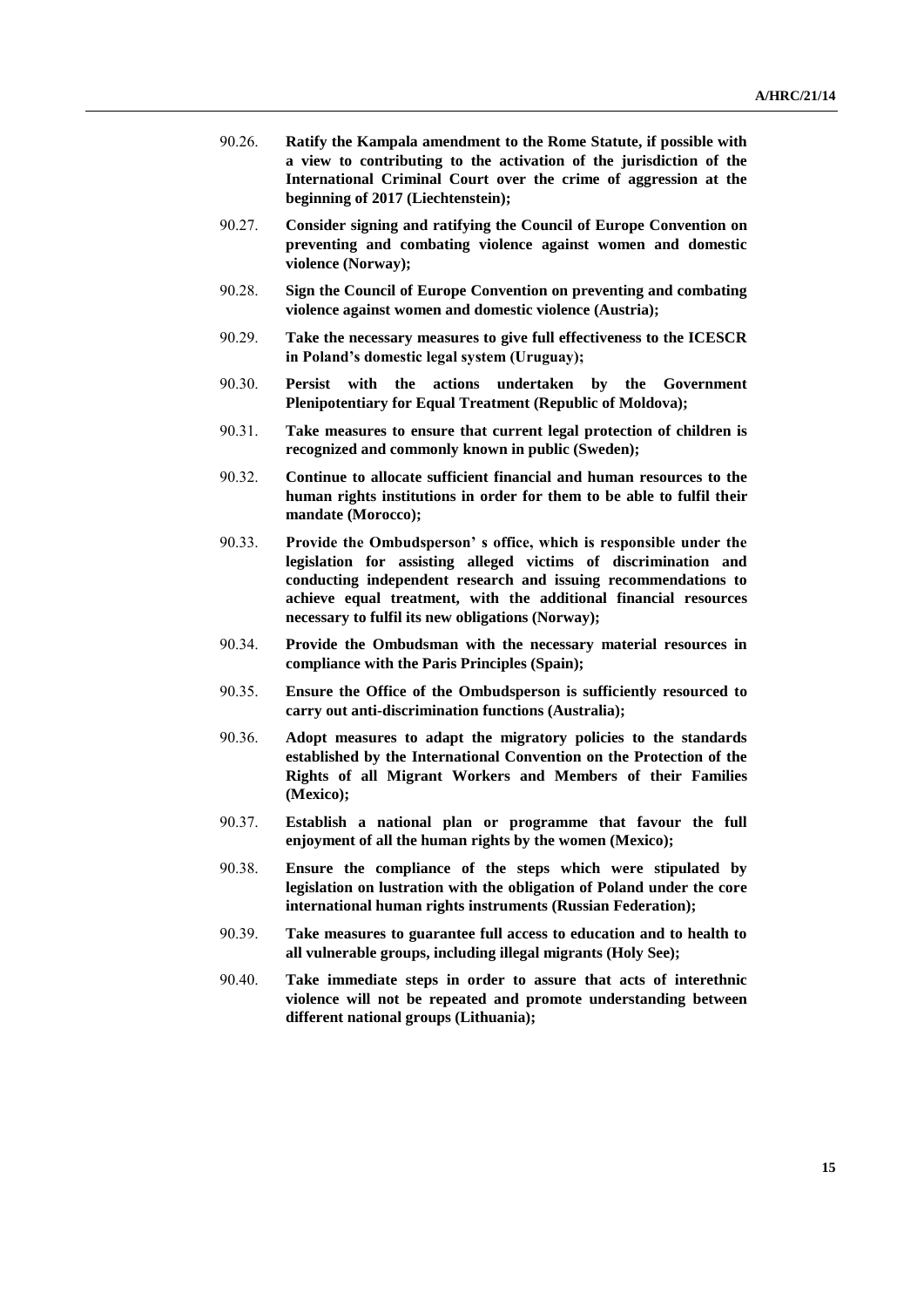- 90.41. **Inform the Council on the measures to make the provision prohibiting corporal punishment in all settings widely respected in the country (Hungary);**<sup>1</sup>
- 90.42. **Confirm in deed the status of a standing invitation to the special procedures, in particular, issue an invitation for thematic visits of the special rapporteur on torture, working group on arbitrary detention and the working group on disappearances (Belarus);**
- 90.43. **Draft legislation in line with the international standards in the area of combating discrimination against women (Belarus);**
- 90.44. **Develop and start the implementation of the policy on reducing the wage gap between man and women, including in the sector of low paid women jobs (Uzbekistan);**
- 90.45. **Redouble its efforts to address racially motivated hate crimes by ensuring that all such incidents are thoroughly investigated and that perpetrators are brought to justice, and to continue to raise awareness of its people on this issue (Malaysia);**
- 90.46. **Adopt additional measures in order to avoid the crime of incitement to hate and to promote the fight against discrimination and racism (Peru);**
- 90.47. **Strengthen measures to prevent racist violence, hate crimes and discrimination against foreigners, especially Muslims, Roma and the people of African origin (Republic of Korea);**
- 90.48. **Continue its efforts to investigate racially motivated crimes and to bring perpetrators to justice so that members of vulnerable groups can live in safety and dignity (Switzerland);**
- 90.49. **Put in place a legislation to criminalize the promotion of racial hatred and discrimination as well as further promote tolerance through public awareness campaigns and education (Thailand);**
- 90.50. **Enact public awareness campaigns and government training, as well as increased enforcement of anti-discrimination and hate crime laws, in order to decrease anti-Semitism and discrimination against members of ethnic minority groups (United States of America);**
- 90.51. **Take measures to combat de facto and de jure discrimination towards irregular migrants (Uruguay);**
- 90.52. **Consider establishing in its domestic legal system norms that strengthen the fight against discrimination (Argentina);**
- 90.53. **Further strengthen its policies and programmes aimed at combating discrimination and intolerance and ensure that incidents are subject to prompt and independent investigation and effective prosecution (Austria);**
- 90.54. **Strengthen measures to eradicate incitement to ethnic or religious hatred and xenophobia (Iraq);**

<sup>&</sup>lt;sup>1</sup> The recommendation as read during the interactive dialogue: Inform the Council in their mid-term report on the measures to make the provision prohibiting corporal punishment in all settings widely respected in the country.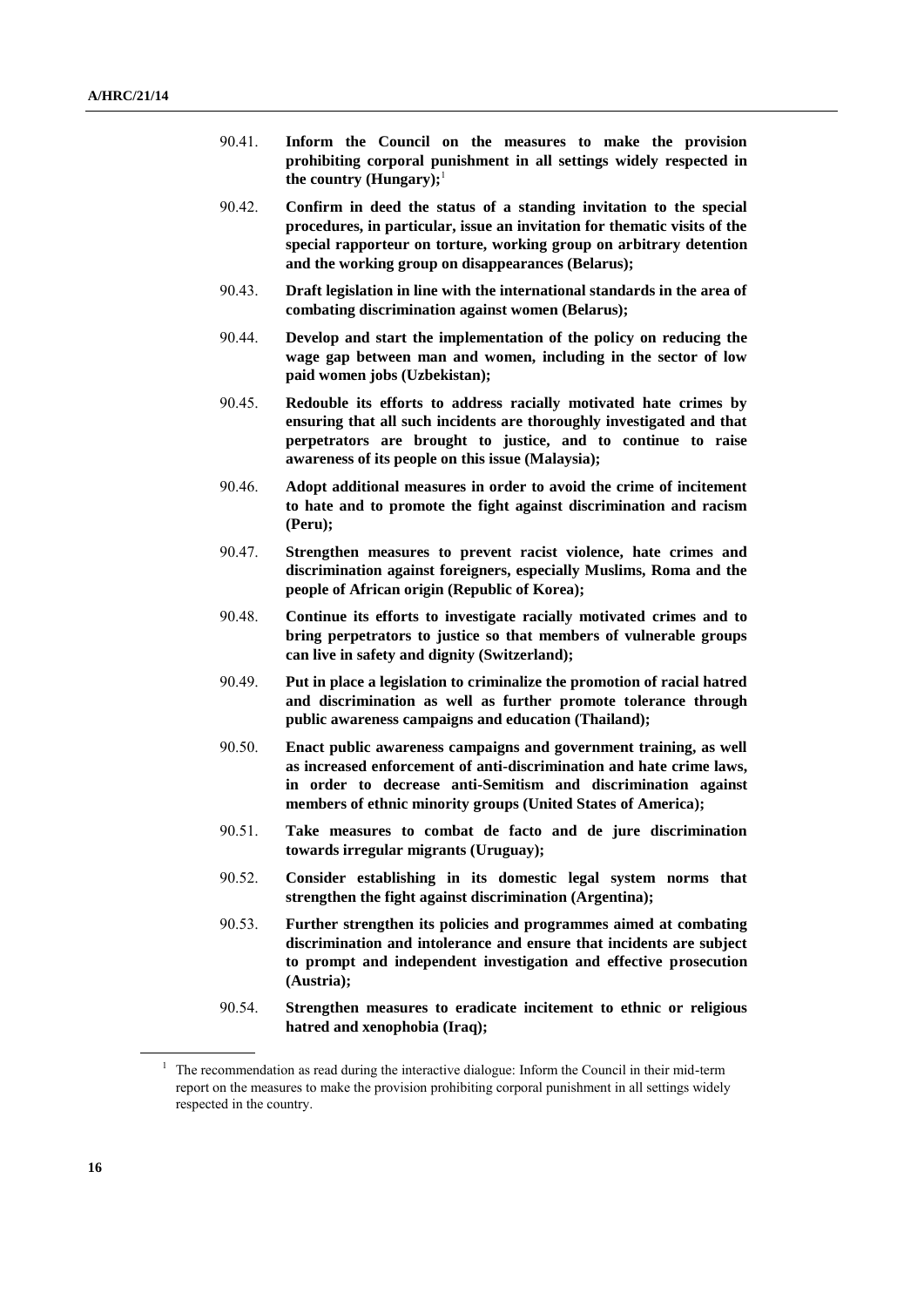- 90.55. **Adopt strong anti-discrimination policies and address hate crimes by ensuring that such incidents are thoroughly investigated (Brazil);**
- 90.56. **Make more efforts in law making and law enforcement to combat incitement to racial and religious discrimination in the internet (China);**
- 90.57. **Take effective measures to combat racism and incitement to racial hatred (Cuba);**
- 90.58. **Take effective measures to combat police brutality (Cuba);**
- 90.59. **Take effective measures to combat child poverty (Cuba);**
- 90.60. **Further adopt and enact legislation to criminalise racial and raciallymotivated and hate crimes; to institutionalise national mechanisms for the collection of data on, and monitoring of, incidents of racism, racial discrimination and xenophobia; and to adopt laws and concrete measures to ensure the prompt, impartial and independent investigation, prosecution and punishment of perpetrators of incidents of racial, and racially-motivated hate speech, discrimination, and crimes (Egypt);**
- 90.61. **Accelerate the finalization of the action plan by the Council for Counteracting Racial Discrimination, Xenophobia and Related Intolerance with a view to ensure a well-planned and coordinated approach in combating acts of racism and xenophobia (Indonesia);**
- 90.62. **Intensify measures to combat the manifestation of racism and anti-Semitism, including by police officers (Belarus);**
- 90.63. **Consider, as necessary, strengthening anti-discrimination policies and measures, paying particular attention to reception centres for asylum seekers and within the national programme against Racial Discrimination, Xenophobia and related intolerance (Ireland);**
- 90.64. **Conduct immediate, independent, objective and adequate investigations in all cases of racially motivated crimes and hate crimes in the framework of judicial process (Uzbekistan);**
- 90.65. **Implement more effective monitoring of alleged cases of discrimination, ethnic and national hostilities, and racial or ethnic hatred (Uzbekistan);**
- 90.66. **Include sexual orientation and gender identity in the hate speech provisions of the national Criminal Code, and adopt appropriate legal measures making sexual orientation and gender identity as possible discrimination grounds in any context (Slovenia);**
- 90.67. **Guarantee the full enjoyment of the rights of the LGBT community (Spain);**
- 90.68. **Recognize gender identity as possible ground for discrimination and gender identity and sexual orientation as an aggravating circumstance for hate crime (United Kingdom of Great Britain and Northern Ireland);**
- 90.69. **Adopt regulations recognising the rights of same-sex couples and of self-defined gender or transgender persons (Australia);**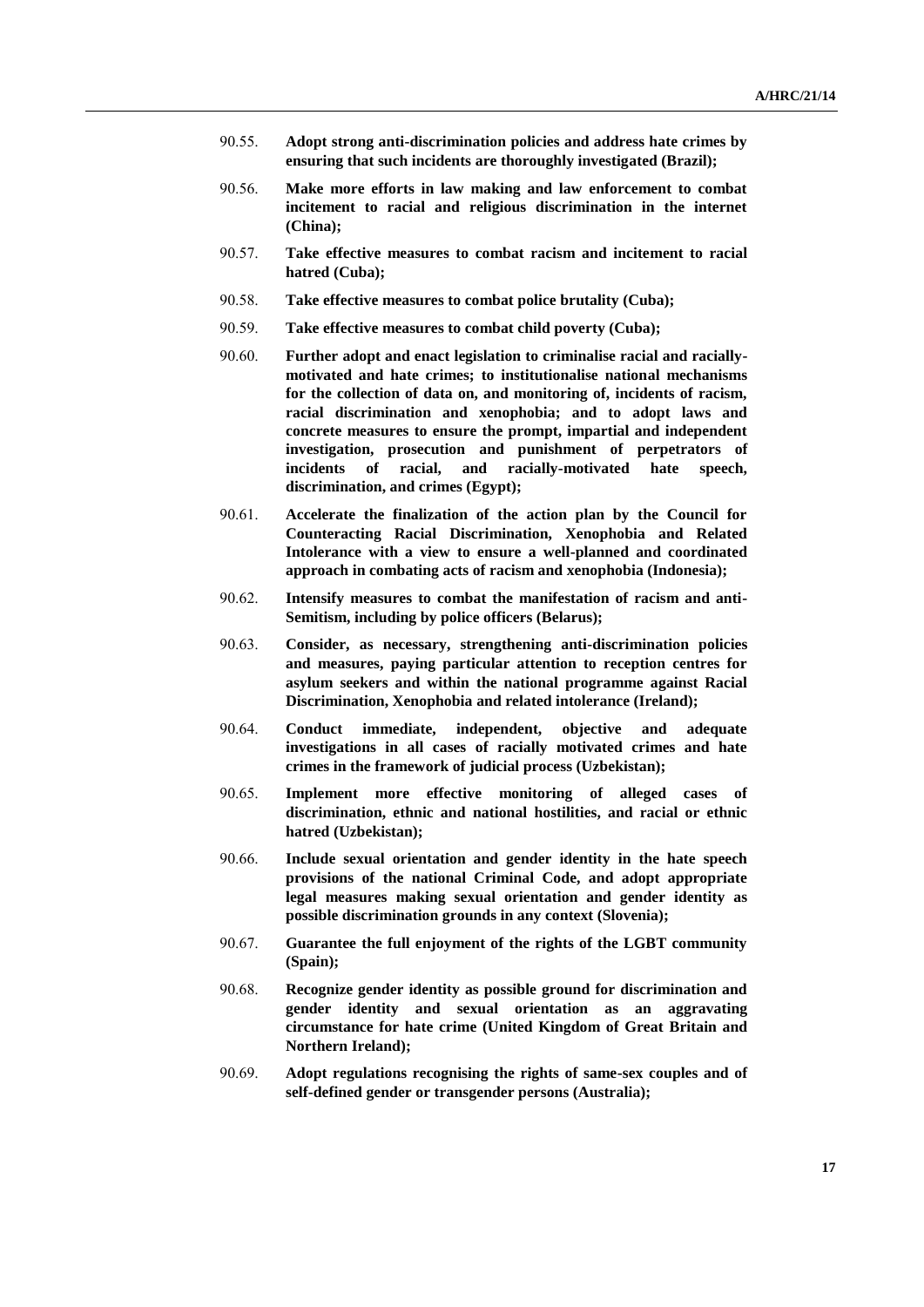- 90.70. **Strengthen anti-discrimination laws with regard to a better protection of LGBT persons and persons with disabilities (Austria);**
- 90.71. **The adoption of policies that safeguard the rights of LGBT people and fight discrimination based on sexual orientation (Brazil);**
- 90.72. **Consider the introduction of legislative amendments which permit more efficient indictment for crimes related to torture and other cruel, inhuman or degrading treatments (Peru);**
- 90.73. **Conduct, jointly with special procedures of the Human Rights Council, a comprehensive and impartial investigation of all cases of cruel treatment and the use of excessive force by police officers against the participants in demonstrations that were held in Poland in November, 2011 (Belarus);**
- 90.74. **Solve the problem of the prison overcrowding and make the detention conditions to meet international standards (Russian Federation);**
- 90.75. **Take additional legal and other measures to reduce pre-trial detention and overcrowding in detention facilities through increased resort to alternative forms of punishment (Austria);**
- 90.76. **Take effective measures to improve conditions in prisons and reduce overcrowding (Cuba);**
- 90.77. **Strengthen measures to address overcrowding in detention centres, including through increased resort to alternative forms of punishment and adopt measures to reduce the use of pre-trial detention (Ireland);**
- 90.78. **Establish a specific and comprehensive plan to combat gender violence and provide it with the necessary resources for its implementation (Spain);**
- 90.79. **Improve access to justice of the victims of domestic violence (Hungary);**
- 90.80. **Continue to support the reform of the legislation on domestic violence by conducting public awareness-raising and providing professional training on the provisions of the 2010 Act on the Prevention of Domestic Violence to ensure its effective implementation (Liechtenstein);**
- 90.81. **Ensure that victims of domestic violence have access to adequate assistance, including legal and psychological counselling, medical help and shelter (Liechtenstein);**
- 90.82. **Continue to take measures to guarantee the rights of victims of the crime of trafficking, especially in the area of physical and psychological care (Chile);**
- 90.83. **Continue to reinforce actions aimed at protecting children against violence, cruelty, exploitation, demoralisation, neglect and other forms of maltreatment (Republic of Moldova);**
- 90.84. **Bring its domestic legislation relating to the protection of the rights of children, especially in cases of child prostitution, child pornography,**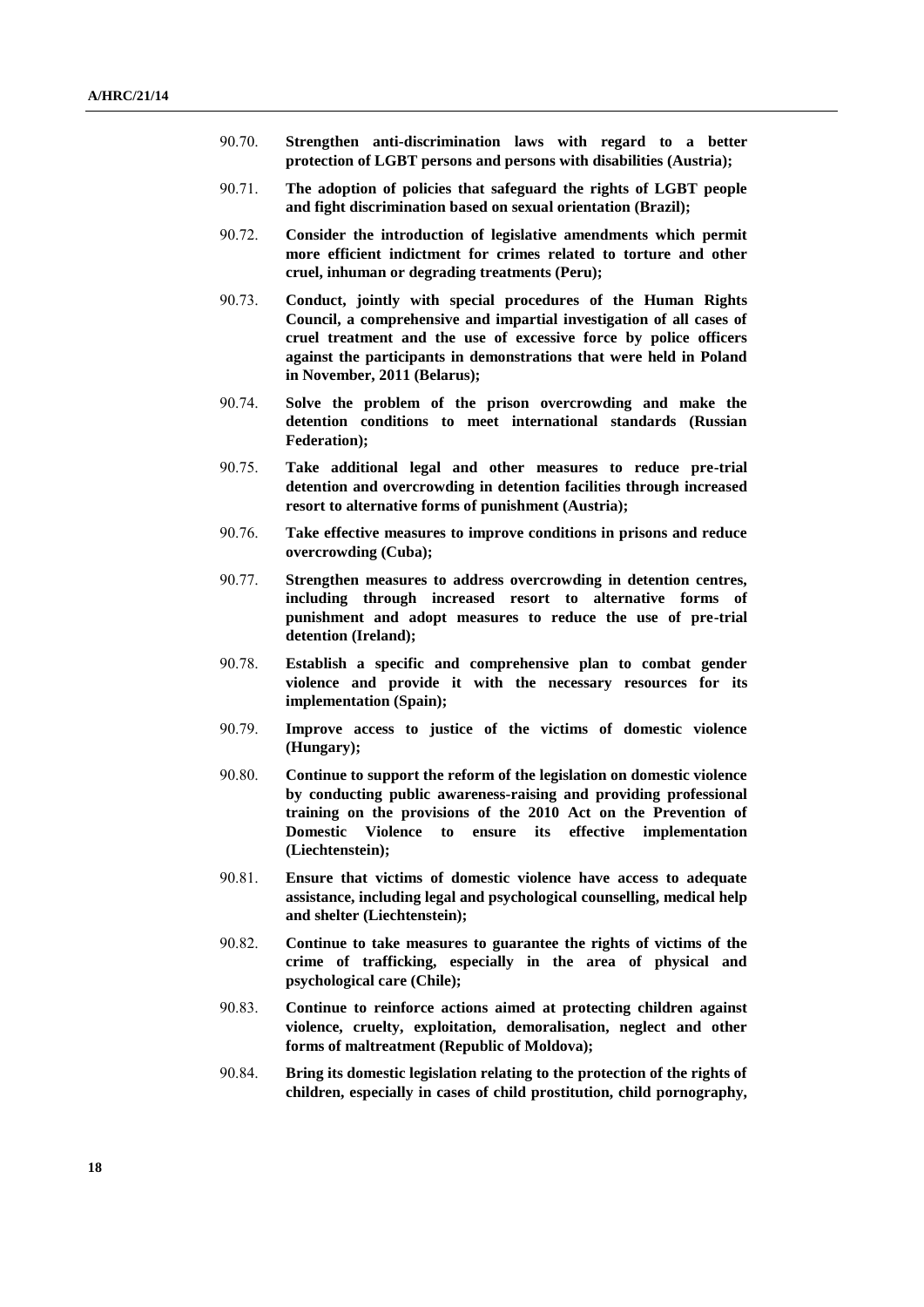**and child victims of trafficking, in line with its obligations under the CRC (Thailand);**

- 90.85. **Adopt and enact laws on the sale of children, child prostitution and child pornography, and other forms of sexual exploitation of children (Egypt);**
- 90.86. **Adopt immediate measures, including legislative to eradicate sexual exploitation of children and recruitment of adolescents into prostitution. Provide for the relevant legal protection for child victims of human trafficking in the framework of judicial process (Belarus);**
- 90.87. **Continue making efforts to reform the judicial system with a view to further improving its efficient management including measures to ensure timely due process (Republic of Korea);**
- 90.88. **Ensure that the right to fair trial is not affected by the excessive length of the court proceedings and of excessive pre-trial detention (United Kingdom of the Great Britain and Northern Ireland);**
- 90.89. **Expand the use of technology in order to reduce judiciary delays and improve judicial efficiency (United States of America);**
- 90.90. **Reform the criminal procedure in order to avoid frequent delays of preventive detention (Spain);**
- 90.91. **A thorough reform of the current penitentiary system which is obsolete and insufficient (Spain);**
- 90.92. **Consider a maximum, non-extendable term of pre-trial detention, and use alternative measures to pre-trial detentions and take appropriate measures to deal with concerns and ensuring access to legal services, particularly for those under detention (India);**
- 90.93. **Improve the access to lawyers and the level of access of lawyers to documents of the criminal cases in order to ensure the right to fair trial (Uzbekistan);**
- 90.94. **Institute outreach by police and law enforcement to LGBT persons and communities to increase reporting of hate crimes (United States of America);**
- 90.95. **Take more effective steps to eradicate cases of police misconduct including by establishing independent body to investigate police misconduct (Malaysia);**
- 90.96. **Ensure protection of the basic right of all couples and individuals to decide freely and responsibly the number, spacing and timing of their children (Australia);**
- 90.97. **Pass legislation giving same-sex couples the possibility to enter into a civil union contract (France);**
- 90.98. **Continue its efforts to assure birth registration of all children including the children of undocumented migrants (Holy See)<sup>2</sup> ;**

<sup>&</sup>lt;sup>2</sup> The recommendation as read during the interactive dialogue: Continue its efforts to assure birth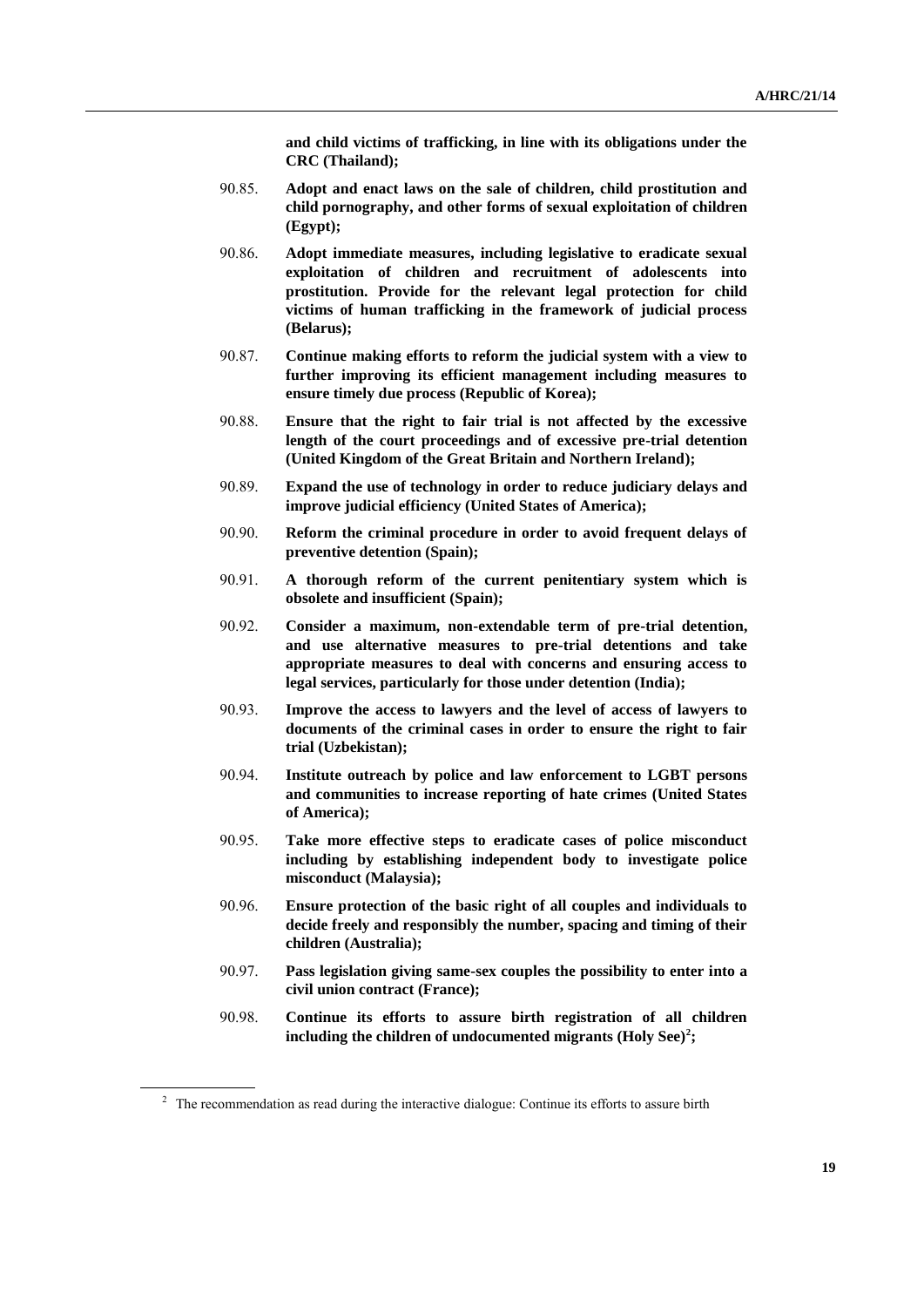- 90.99. **Continue to protect the natural family and marriage, formed by a husband and a wife, as the basic cell of society, as well as the right to life (Holy See);**
- 90.100. **Review the article 212 of the Penal Code criminalising defamation, with the aim of removing it from the Penal Code (Norway);**
- 90.101. **Provide access to the means of communication to all groups of society so that they may exercise fully their right to freedom of expression (Holly See);**
- 90.102. **Continue to promote the participation of women in the public and political life of the country (Republic of Moldova);**
- 90.103. **Continue the policy of increasing the number of women in public and political life (Romania);**
- 90.104. **Further enhance and encourage the political participation of women, including through awareness-raising campaigns (Egypt);**
- 90.105. **Implement a variety of measures to strengthen the participation of women in all social areas (Guatemala);**
- 90.106. **Ensure, as a minimum, that women can access lawful abortion by creating clear, legally binding regulations for the implementation of the 1993 Family Planning Act (Norway);**
- 90.107. **Define unambiguously the circumstances under which therapeutic abortion is allowed (Slovenia);**
- 90.108. **Provide women that have been unjustifiably denied access to adequate reproductive health services with an effective redress mechanism (Slovenia);**
- 90.109. **Examine possible ways to make the bureaucratic process required when terminating a pregnancy as quick as possible, and maximize its efforts to make sure that the process is conducted in a professional way (Sweden);**
- 90.110. **Implement reforms to ensure everyone has a right to the enjoyment of the highest attainable standard of health in Poland (Australia);**
- 90.111. **Adopt measures to guarantee full access to education for all children in the country (India);**
- 90.112. **Continue their efforts in supporting equal educational opportunities for children and young people with special educational needs (Indonesia);**
- 90.113. **Enhance effort towards full integration of the Roma community into the society with a view to improve their overall living condition (Malaysia);**
- 90.114. **Continue to move forward in the promotion and protection of the human rights of the minorities, in particular in the areas of health, employment and housing (Mexico);**

registration of all children.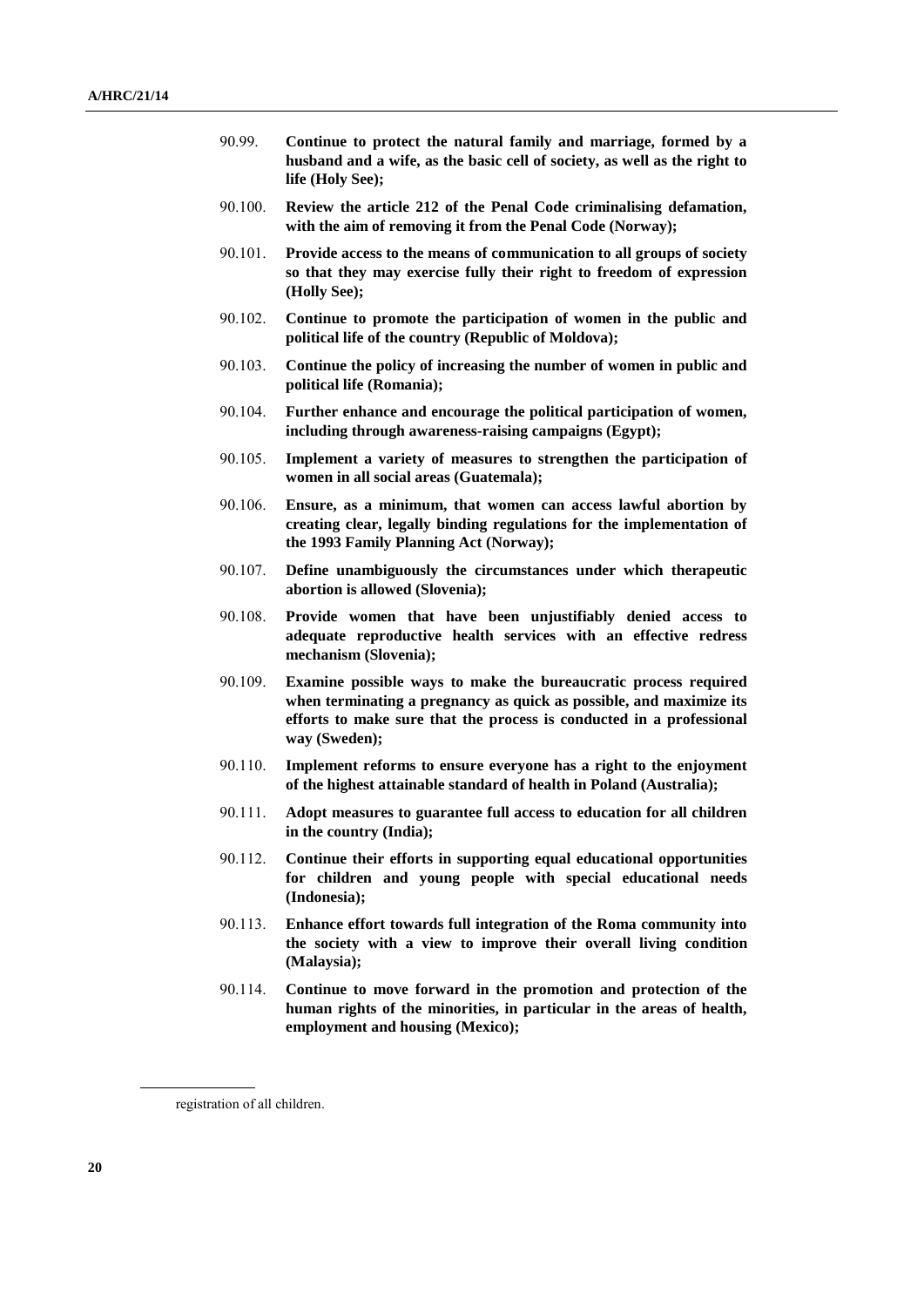- 90.115. **Strengthen its efforts to fully integrate the Roma into society and to combat discrimination against them, so they can enjoy their economic, social and cultural rights, especially in education, employment and housing (Chile);**
- 90.116. **Continue its efforts to support Roma-children education, including by increasing the availability of bilingual education (Liechtenstein);**
- 90.117. **Ensure full implementation of the right to education of persons belonging to national minorities in particular to refrain from closing schools with minority language of instruction, to provide necessary funding for these schools, also to fully finance publication of textbooks in national minorities languages (Lithuania);**
- 90.118. **Improve the detention conditions of children of foreigners who seek to receive the status of refugees and who live in the territory of Poland in closed facilities (Russian Federation);<sup>3</sup>**
- 90.119. **Ensure basic services for children of irregular migrants, including education, health and medical care (Uruguay);**
- 90.120. **Pay more attention to solve the problem of birth registration of illegal migrants (Iraq);**
- 90.121. **Take measures to improve detention conditions of migrant- children and ban legally the practice of detaining those children (Belarus);**
- 90.122. **Carry out with more transparency the ongoing investigations concerning the alleged existence of secret detention centers on its territory and the transfer of prisoners in connection with the fight against terrorism (Switzerland);**
- 90.123. **Carry out a thorough, independent and effective inquiry about the participation in the CIA's program of extra-judicial renditions and secret detentions. Make public the findings of the inquiry and bring to justice those found guilty (Cuba);**
- 90.124. **Conduct a comprehensive and transparent investigation into all human rights violations in the context of the fight against terrorism, in particular, the complicity of the Polish authorities with lengthy secret detention of persons, their secret transfer and a possible use of torture against them. To bring to justice the officials involved in such violations (Belarus).**

91. **All conclusions and/or recommendations contained in the present report reflect the position of the submitting State(s) and/or the State under review. They should not be construed as endorsed by the Working Group as a whole.**

<sup>&</sup>lt;sup>3</sup> The recommendation as read during the interactive dialogue: Improve the detention conditions of children of foreigners, who seek to receive the status of refugees and children of refugees, who live in the territory of Poland in closed facilities.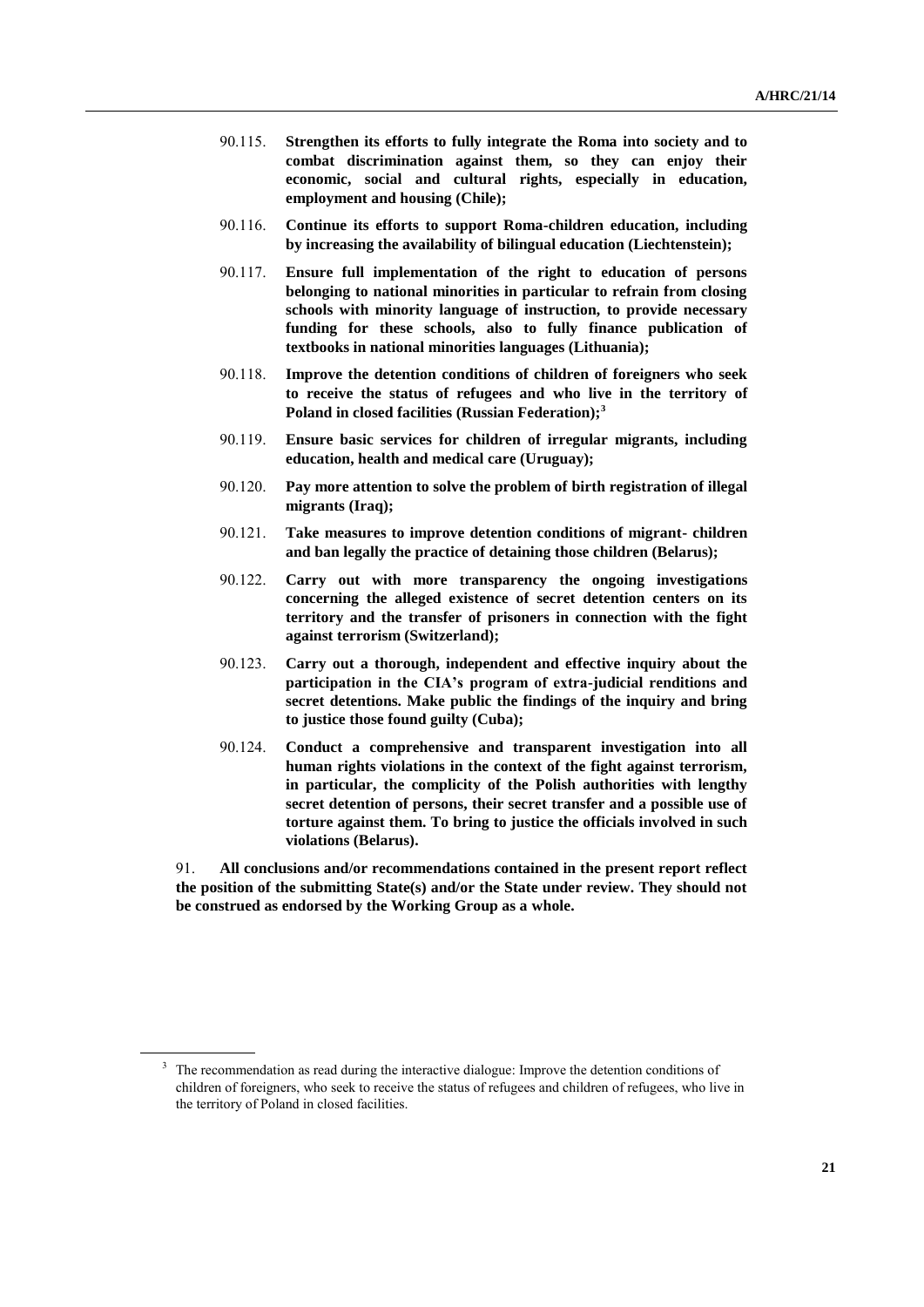## **Annex**

## **Composition of the delegation**

The delegation of Poland was headed by Ms. Grażyna Bernatowicz, Under Secretary of State at the Ministry of Foreign Affairs of Poland and composed of the following members:

- Deputy Head of Delegation: Mr. Remigiusz A. Henczel, Ambassador, Permanent Representative of the Republic of Poland to the UN Office at Geneva;
- Ms. Krystyna Żurek, Director of the Department of United Nations and Human Rights, Ministry of Foreign Affairs;
- Mr. Jerzy Baurski, Deputy Director of the Department of United Nations and Human Rights, Ministry of Foreign Affairs;
- Ms. Dagmara Korbasińska, Director of the Mother and Child Department, Ministry of Health;
- Mr. Zbigniew Górszczyk, Director of the Department for Organized Crime and Corruption, Prosecution General of the Republic of Poland;
- Mr. Michał Zoń, Director of the Legal Office, Central Board of Prison Service, Ministry of Justice;
- Ms. Agnieszka Dąbrowiecka, Deputy Director, Department of International Cooperation and Human Rights, Ministry of Justice;
- Mr. Grzegorz Błażewicz, Head of the Mental Health Unit, Office of the Ombudsman for Patient's Rights;
- Ms. Marzena Górzyńska, Head of Unit for International Procedures of Human Rights Protection, Department of International Cooperation and Human Rights, Ministry of Justice;
- Ms. Joanna Maciejewska, Counsellor to the Minister, Ministry of Labour and Social Policy;
- Mr. Mariusz Lewicki, Counsellor, Permanent Mission of the Republic of Poland to the UN Office at Geneva;
- Ms. Małgorzata Skórka, Chief Expert, Ministry of National Education;
- Ms. Wirginia Prejs, Chief Expert, Unit for the Protection of Human Rights, Department of Control, Complaints and Requests, Ministry of Interior;
- Ms. Iwona Banaczkowska-Łuszcz, Chief Expert, Office of the Government Plenipotentiary for Equal Treatment, Chancellery of the Prime Minister;
- Ms. Wiesława Kostrzewa-Zorbas, Chief Expert, Office of the Government Plenipotentiary for Equal Treatment, Chancellery of the Prime Minister;
- Mr. Michał Erenz, Chief Expert, Department for Denominations and National and Ethnic Minorities, Ministry, Ministry of Administration and Digitalization;
- Ms. Karolina Marcjanik, Chief Expert, Department for Refugee Procedures, Office for Foreigners;